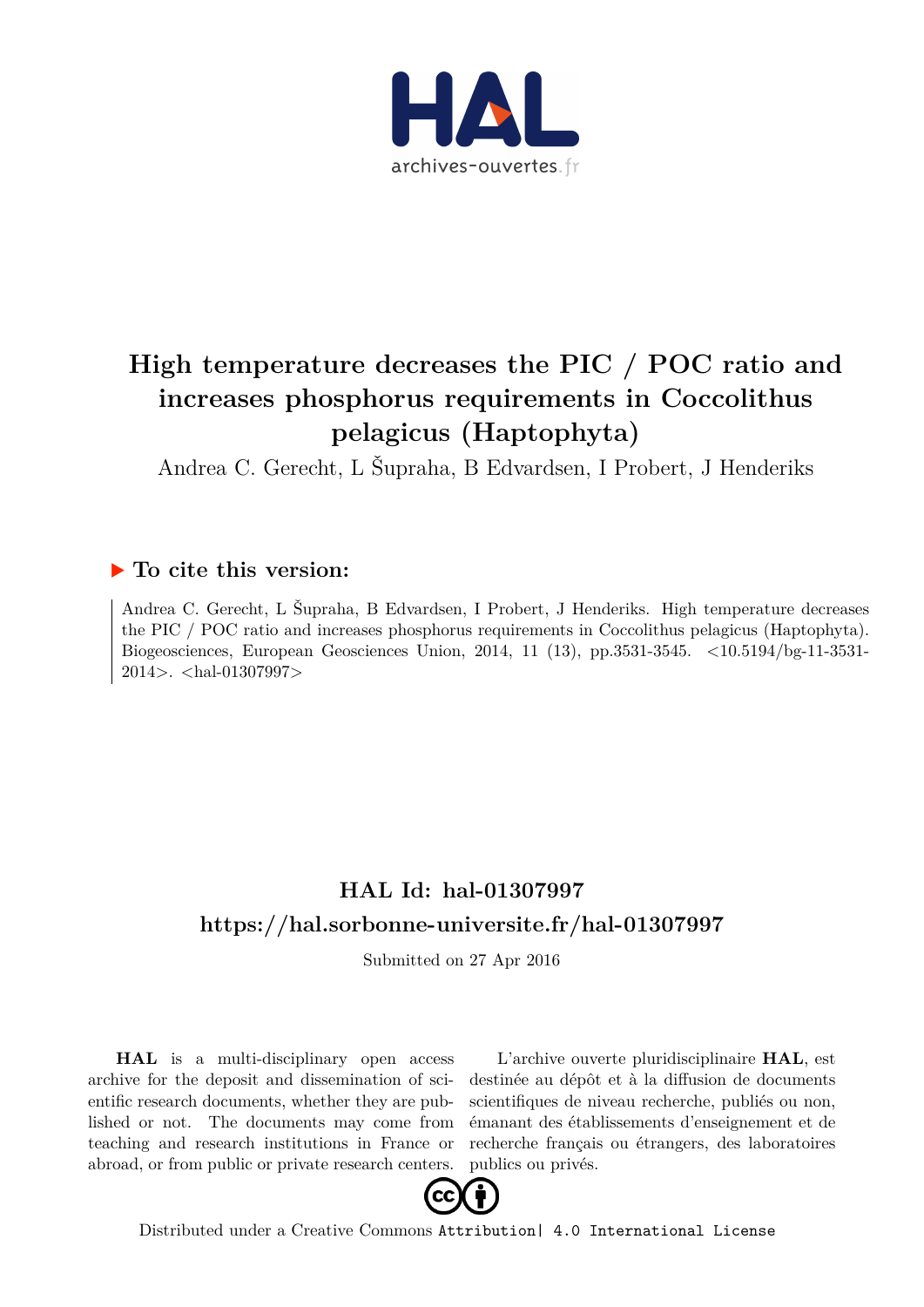<span id="page-1-0"></span>Biogeosciences, 11, 3531–3545, 2014 www.biogeosciences.net/11/3531/2014/ doi:10.5194/bg-11-3531-2014 © Author(s) 2014. CC Attribution 3.0 License.





# **High temperature decreases the PIC / POC ratio and increases phosphorus requirements in** *Coccolithus pelagicus* **(Haptophyta)**

 $\mathbf{A. C. Gerecht}^1, \mathbf{L. \ \mathbf{\check{S}upraha}^2, \mathbf{B. \ \mathbf{Edvardsen}^3, \mathbf{I. \ Probert}^4, \mathbf{and \ J. \ } \mathbf{H} \mathbf{enderiks}^{1,2}}$ 

CEES, Dept. of Biosciences, University of Oslo, P.O. Box 1066 Blindern, 0316 Oslo, Norway <sup>2</sup>Dept. of Earth Sciences, Palaeobiology, Villavägen 16, 75236 Uppsala, Sweden Marine Biology, Dept. of Biosciences, University of Oslo, P.O. Box 1066 Blindern, 0316 Oslo, Norway UPMC, CNRS, Biological Station Roscoff, Place Georges Teissier, 29680 Roscoff, France

*Correspondence to:* A. C. Gerecht (a.c.gerecht@ibv.uio.no)

Received: 22 November 2013 – Published in Biogeosciences Discuss.: 16 January 2014 Revised: 11 April 2014 – Accepted: 15 May 2014 – Published: 3 July 2014

**Abstract.** Rising ocean temperatures will likely increase stratification of the water column and reduce nutrient input into the photic zone. This will increase the likelihood of nutrient limitation in marine microalgae, leading to changes in the abundance and composition of phytoplankton communities, which in turn will affect global biogeochemical cycles. Calcifying algae, such as coccolithophores, influence the carbon cycle by fixing  $CO<sub>2</sub>$  into particulate organic carbon through photosynthesis (POC production) and into particulate inorganic carbon through calcification (PIC production). As calcification produces a net release of  $CO<sub>2</sub>$ , the ratio of PIC to POC production determines whether coccolithophores act as a source (high PIC / POC) or a sink (low PIC/POC) of atmospheric  $CO<sub>2</sub>$ . We studied the effect of phosphorus (P-) limitation and high temperature on the physiology and the PIC / POC ratio of two subspecies of *Coccolithus pelagicus*. This large and heavily calcified species is a major contributor to calcite export from the photic zone into deep-sea reservoirs. Phosphorus limitation did not influence exponential growth rates in either subspecies, but P-limited cells had significantly lower cellular P-content. One of the subspecies was subjected to a 5 ◦C temperature increase from  $10\degree$ C to  $15\degree$ C, which did not affect exponential growth rates either, but nearly doubled cellular P-content under both high and low phosphate availability. This temperature increase reduced the PIC / POC ratio by 40–60 %, whereas the PIC / POC ratio did not differ between P-limited and nutrientreplete cultures when the subspecies were grown near their respective isolation temperature. Both P-limitation and elevated temperature significantly increased coccolith malformations. Our results suggest that a temperature increase may intensify P-limitation due to a higher P-requirement to maintain growth and POC production rates, possibly reducing abundances in a warmer ocean. Under such a scenario *C. pelagicus* may decrease its calcification rate relative to photosynthesis, thus favouring  $CO<sub>2</sub>$  sequestration over release. It seems unlikely that P-limitation by itself causes changes in the PIC / POC ratio in this species.

## **1 Introduction**

Coccolithophores represent a prominent functional group of marine phytoplankton and are major contributors to the carbon cycle. These eukaryotic microalgae fix  $CO<sub>2</sub>$  into particulate organic carbon through photosynthesis (POC production) and into particulate inorganic carbon through calcification (PIC production). Although removing carbon from seawater, the production of calcite scales (coccoliths) is a net source of  $CO<sub>2</sub>$  to the environment (Gattuso et al., 1995; Rost and Riebesell, 2004). Therefore, the ratio of calcification to photosynthesis (PIC/POC production ratio) determines whether coccolithophores act as a source or a sink of atmospheric  $CO<sub>2</sub>$  (Balch et al., 1991; Holligan et al., 1993; Buitenhuis et al., 1996). The ballasting of organic matter (POC) by coccoliths (PIC) is believed to be an efficient way of transporting carbon out of the photic zone (Armstrong et al., 2002; Klaas and Archer, 2002), contributing to the drawdown of atmospheric  $CO<sub>2</sub>$  on longer time scales. In carbon cycle models, the PIC / POC ratio is therefore used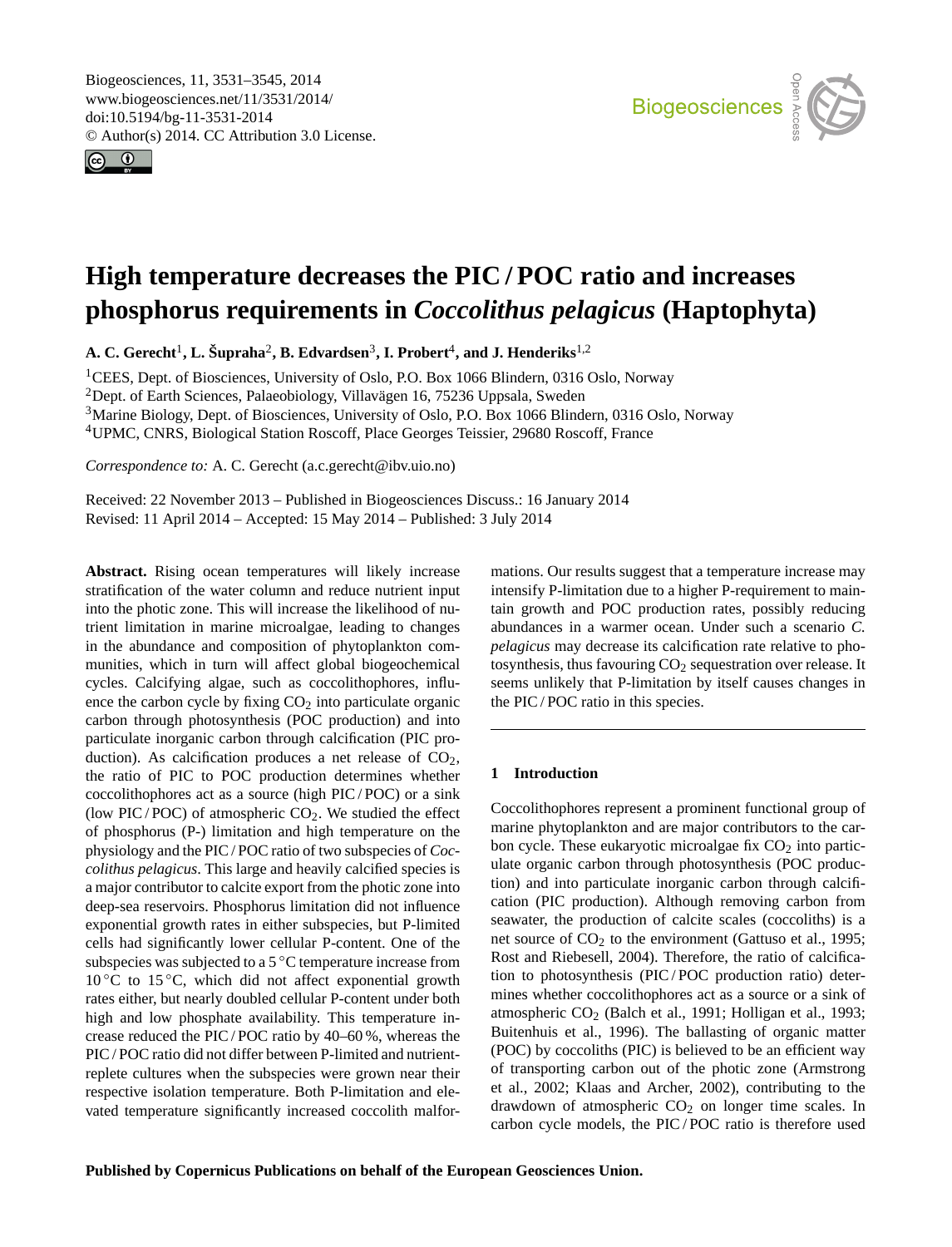as a measure for carbon export into sedimentary reservoirs (Archer, 1991; Ridgwell et al., 2009). To accurately model the effect of a changing climate on ocean–atmosphere  $CO<sub>2</sub>$ exchange, it is important to constrain the PIC / POC production ratio of coccolithophores.

Various environmental factors affect POC and PIC production in coccolithophores. Elevated  $CO<sub>2</sub>$  may increase photosynthesis (Beardall and Raven, 2004) whereas calcification is generally reduced at higher  $CO<sub>2</sub>$  concentrations (Riebesell et al., 2000; Feng et al., 2008; Findlay et al., 2011; Krug et al., 2011). Rising ocean temperatures may directly impact POC and PIC production in coccolithophores (Paasche, 2002) and increase the likelihood of nutrient limitation via a more stratified water column (Sarmiento et al., 2004). In some cases, nutrient limitation has been shown to increase the ratio of PIC to POC production in the cosmopolitan species *Emiliania huxleyi* (Paasche and Brubak, 1994; Paasche, 1998; Riegman et al., 2000). In these studies, POC production rates decreased due to decreasing nutrient availability whereas PIC production rates remained unaffected, leading to an increase in the ratio of PIC to POC. In the field, the increased ratio of loose coccoliths to coccospheres has also been ascribed to decreasing nutrient availability (Balch et al., 1991; Fernández et al., 1993; van der Wal et al., 1995) and mesocosm studies have shown that calcification continues after POC fixation ceases due to nutrient exhaustion (van Bleijswijk et al., 1994). On the other hand, several other studies on *E. huxleyi* have reported stable PIC / POC ratios due to a decrease in both POC and PIC production rates with decreasing nutrient availability (e.g. Fritz, 1999; Borchard et al., 2011) and a decrease in the PIC / POC ratio under nutrient limitation has also been reported (Langer et al., 2013a). A recent study by Langer et al. (2012) examined the effect of P- and nitrogen (N-) limitation on the PIC / POC ratio of *Calcidiscus leptoporus* and showed this ratio to be insensitive to limitation by these macronutrients. Given the species- and strain-specific response to ocean acidification (Langer et al., 2006, 2009; Krug et al., 2011), it is not surprising that the response to macronutrient limitation is not uniform among strains and species. The response may also depend on the experimental method, i.e. batch vs. (semi-) continuous cultures (Langer et al., 2013a). In addition, only a few species have been studied to date. It is therefore necessary to examine more species and lineages of coccolithophores to gain a more general view of the possible responses of coccolithophores to changing nutrient availability.

*Coccolithus pelagicus* (Wallich) Schiller, 1930 is one of the largest and most heavily calcified extant coccolithophores with a PIC/POC ratio of generally  $> 1.5$  (Langer et al., 2006; Krug et al., 2011). The calcite weights of individual coccoliths are at least two orders of magnitude higher than the average weight of coccoliths produced by the smaller *E. huxleyi* (Beaufort and Heussner, 1999; Young and Ziveri, 2000; Cubillos et al., 2012). Hence, this species is an important contributor to calcite export into the sediments (Broerse et al., 2000). *Coccolithus pelagicus* is divided into at least two morphotypes on the basis of heterococcolith size and distribution (Geisen et al., 2002; Sáez et al., 2003). Although genetic information suggests that they are separated at the species level (Sáez et al., 2003), we here use the division of the two morphotypes into subspecies, *C. pelagicus* subsp. *braarudii* (Gaarder) Geisen et al., 2002 and *C. pelagicus* subsp. *pelagicus*, according to Geisen et al. (2002) as the genetic and morphological differentiations are slight (Jordan et al., 2004). The subarctic morphotype *C. pelagicus* subsp. *pelagicus* can form substantial blooms in the North Atlantic and North Pacific regions (e.g. Winter et al., 1994; Ziveri et al., 2004), while the temperate morphotype *C. pelagicus* subsp. *braarudii* is common in coastal upwelling regions of the Northeast and Southeast Atlantic (e.g. Cachão and Moita, 2000; Henderiks et al., 2012).

We investigated the combined effect of P-limitation and elevated temperature on the physiology, elemental quotas, and the PIC / POC ratio of this species. One strain of each subspecies was grown in batch culture under P-limited and nutrient-replete conditions to test for physiological differences between the two subspecies. Subspecies *pelagicus* was grown in P-limited and nutrient-replete batch culture at two temperatures to test the effect of a temperature increase. Calcification was evaluated by the PIC quota of cells, individual coccolith volumes and the occurrence of coccolith malformations. Whereas altered carbonate chemistry has been shown to increase the malformation of coccoliths (e.g. Langer et al., 2006, 2011; Rickaby et al., 2010), Langer et al. (2012) concluded that nutrient limitation does not significantly affect coccolith morphology. Particulate organic carbon production was monitored by growth rate and the POC quota of the cells.

# **2 Methods**

## **2.1 Experimental design**

Two strains of *C. pelagicus* were obtained from the Roscoff Culture Collection. Strain RCC1200 is a clone of *C. pelagicus* subsp. *braarudii* and was isolated from the South Atlantic offshore Namibia. Strain RCC3776 is a clone of *C. pelagicus* subsp. *pelagicus* and was isolated from the North Atlantic near Scotland. Clonal batch cultures were grown in triplicate in sterile-filtered modified K/2 medium (Keller et al., 1987; with the following modifications: omission of Tris and Si, addition of NiCl<sub>2</sub>  $\times$  6H<sub>2</sub>O (3.14 nM), increase of EDTA concentrations (5.85 µM)) at two initial phosphate concentrations. Vitamins were added according to f/2 medium (Guillard, 1975). Aged natural sea water from the Oslo Fjord was enriched with 160 µM nitrate and phosphate concentrations of either  $10 \mu M$  (high-P treatment) or 1 µM (low-P treatment). Low-P cultures were expected to become P-limited, whereas the high-P control treatment ensured nutrient-replete exponential growth throughout the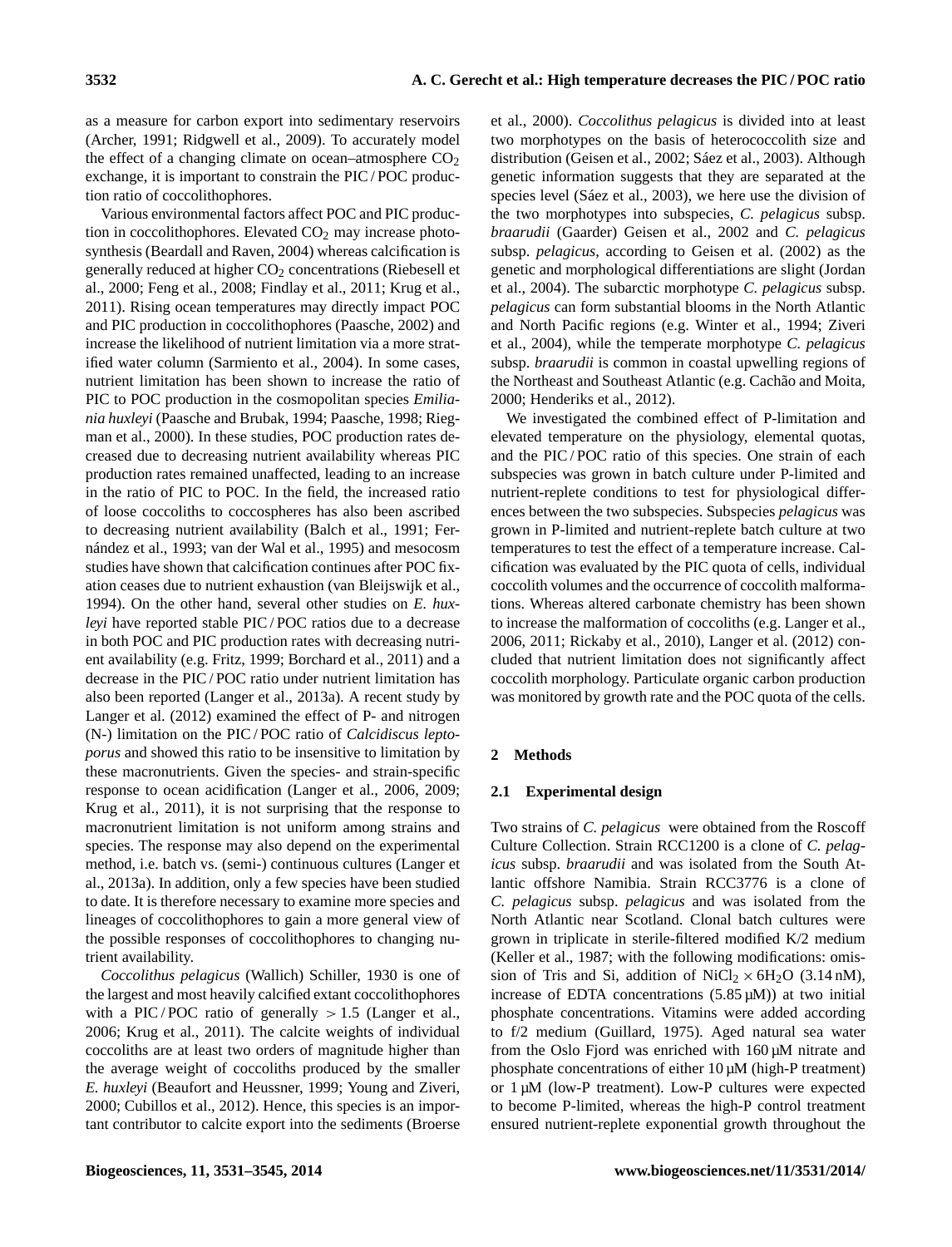experiment. Each subspecies was cultured near its respective isolation temperature, subsp. *braarudii* at 15 ◦C and subsp. *pelagicus* at 10 °C. The latter was also subjected to high-P and low-P treatments at elevated temperature  $(15 \degree C)$ .

Cells were acclimated to experimental light and temperature conditions for at least 10 generations before starting the experiments. Cultures were kept in culture flasks (350 mL, BD Biosciences, USA) in an environmental test chamber (MLR-350, Panasonic, Japan) on a 12:12 h light : dark cycle at an irradiance of ca.  $100 \mu$ mol photons m<sup>-2</sup> s<sup>-1</sup>. Culture flasks were agitated manually on a daily basis. Two experiments of paired high-P and low-P treatments (main and additional experiments; see Tables 1–3) were carried out for subsp. *braarudii* (15 ◦C) and subsp. *pelagicus* (10 ◦C). Each high-P and low-P treatment consisted of three replicate cultures. Additionally, one paired high-P and low-P experiment was performed in triplicate with subsp. *pelagicus* at 15 ◦C. Cell densities were determined daily on an electronic particle counter (CASY, Roche Diagnostics, Switzerland) 2 hours after the onset of the light phase. Exponential growth rates  $(\mu_{\text{max}})$  were calculated by linear regression of log-transformed cell densities in exponential phase over time. Low-P cultures were sampled upon reaching stationary phase (on the day that cell densities had increased not more than 5 % compared to the previous day). High-P cultures were sampled at similar cell densities while still in exponential phase to ensure similar carbonate chemistry between the treatments.

High-P and low-P culture media were sampled for initial chemistry  $(T_0,$  Table 1). Upon sampling the cultures, the growth media were again sampled to analyse carbonate chemistry parameters and residual phosphate concentrations at the time of sampling  $(T_{sample},$  Table 1). Culture samples were collected for elemental analysis (particulate organic phosphorus (POP), particulate nitrogen (PN), POC, and total particulate carbon (TPC)), for morphological analysis of coccoliths by polarized light (POL), and for measuring coccosphere diameters, coccolith coverage and coccolith malformations by scanning electron microscopy (SEM).

#### **2.2 Medium chemistry**

#### **2.2.1 Residual phosphate**

Culture media were sterile filtered  $(0.2 \mu m)$  into plastic scintillation vials (Kartell, Germany) and stored at  $-20$  °C until analysis. Orthophosphate concentrations were determined colorimetrically on a spectrophotometer (UV 2550, Shimadzu, Japan) as molybdate reactive phosphate following Murphy and Riley (1962) with a precision of  $\pm$ 4 %. Residual phosphate concentrations near or below the detection limit  $(ca. 0.05 \mu M)$  confirmed that low-P cultures had taken up all available phosphate from the medium by the time of sampling  $(T_{sample},$  Table 1), whereas phosphate concentrations of high-P cultures remained  $> 6.4 \mu M$ .

#### **2.2.2 Carbonate chemistry**

Samples for total alkalinity  $(A_T)$  and pH were filtered through GF/F filters (Whatman, GE Healthcare, UK), stored airtight at  $4\degree$ C and analysed within 24 h. Total alkalinity was calculated from Gran plots (Gran, 1952) after duplicate potentiometric titration using an automatic titrator (TTA 80 Titration assembly, Radiometer, Denmark) or manual titration with a precision of  $\pm 50 \mu$ mol kg<sup>-1</sup>. The pH was measured with a combined electrode (Red Rod, Radiometer) which was two-point calibrated to NBS scale (precision  $\pm 0.4$  %). The carbonate system was calculated using the program CO2sys (version 2.1 developed for MS Excel by D. Pierrot from E. Lewis and D. W. R. Wallace) using the dissociation constants for carbonic acid of Roy et al. (1993).

#### **2.3 Elemental quotas and ratios**

#### **2.3.1 Particulate organic phosphorus**

Samples for POP were filtered onto precombusted (500 $\degree$ C, 2 h) GF/C filters (Whatman) and stored at −20 ◦C. Particulate organic phosphorus was converted to orthophosphate by oxidative hydrolysis with potassium persulfate under high pressure and temperature in an autoclave (3150EL, Tuttnauer, Netherlands) according to Menzel and Corwin (1965). This was then quantified as molybdate reactive phosphate as described in Sect. 2.2.1.

#### **2.3.2 Particulate total and organic carbon and nitrogen**

Samples for TPC, POC and PN were filtered onto precombusted GF/C filters, dried at 60 ◦C overnight in a drying oven and stored in a desiccator until analysis on an elemental analyser (Flash 1112, Thermo Finnigan, USA; detection limit  $2 \mu$ g) with a precision of  $\pm 8$ %. Particulate inorganic carbon was removed from POC filters by pipetting  $230 \mu L$  of 2 M HCl onto the filters before analysis (Langer et al., 2009) and PIC calculated as the difference between TPC and POC. Data for PIC was available only for the main experiments of subsp. *braarudii* (15 ◦C) and subsp. *pelagicus* (10 ◦C and 15 ◦C). As production rates cannot be accurately calculated in batch cultures going into stationary phase due to discontinuous growth rates (Langer et al., 2012, 2013a), we compare elemental ratios of P-limited and nutrient-replete cultures using cellular quotas, rather than production rates. These were compared using a t-test and one-way analysis of variance (ANOVA) in GraphPad Prism version 6 for Windows (GraphPad Software, USA). For high-P cultures (sampled in exponential phase), production rates were calculated from exponential growth rates  $(\mu_{\text{max}})$  and the respective cellular quota.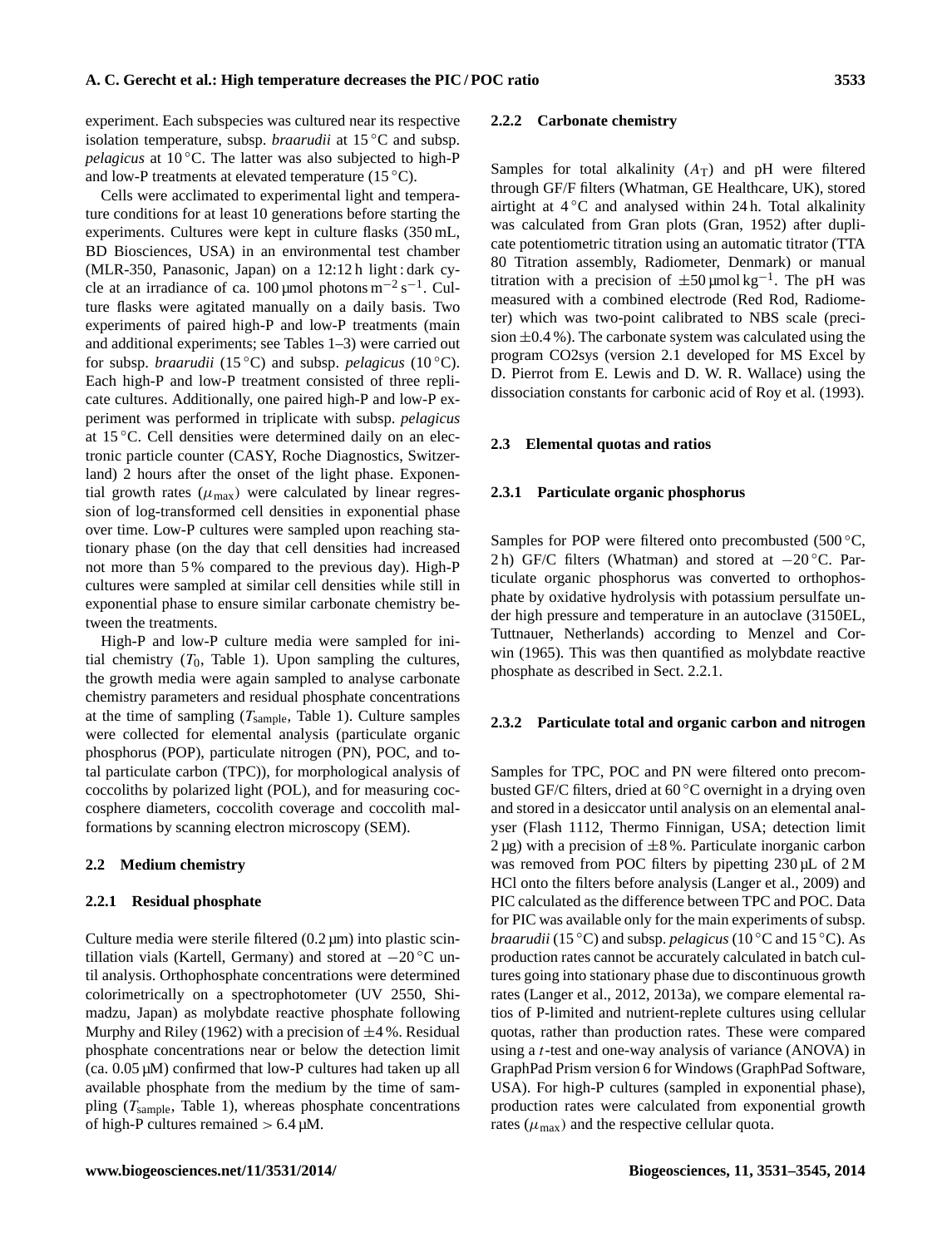**Table 1.** Initial  $(T_0)$  and residual  $(T_{sample})$  medium chemistry: phosphate concentrations and carbonate chemistry parameters in paired high-P and low-P media batch experiments with *Coccolithus pelagicus* subsp. *braarudii* (RCC1200) grown at 15 ◦C and subsp. *pelagicus* (RCC3776) grown at 10 and 15 °C. Initial values  $(T_0, n = 2)$  were measured directly from the high-P and low-P medium. The residual medium chemistry represents the average of triplicate batch cultures ( $T_{sample}$ ,  $n = 3$ ) with standard deviation (SD) in brackets.

| C. pelagicus                         |       | high-P $15^{\circ}$ C | subsp. braarudii (RCC1200)<br>low-P $15^{\circ}$ C |                  | subsp. pelagicus (RCC3776)<br>high-P $10^{\circ}$ C |                     | low-P $10^{\circ}$ C |                     | high-P 15 °C |                     | low-P $15^{\circ}$ C |                     |
|--------------------------------------|-------|-----------------------|----------------------------------------------------|------------------|-----------------------------------------------------|---------------------|----------------------|---------------------|--------------|---------------------|----------------------|---------------------|
|                                      | $T_0$ | $T_{\rm sample}$      | $T_0$                                              | $T_{\rm sample}$ | $T_{\rm 0}$                                         | $T_{\text{sample}}$ | $T_0$                | $T_{\text{sample}}$ | $T_0$        | $T_{\text{sample}}$ | $T_0$                | $T_{\text{sample}}$ |
| (a) Main experiments                 |       |                       |                                                    |                  |                                                     |                     |                      |                     |              |                     |                      |                     |
| $PO_{4}^{3-}$ (µM)                   | 7.96  | 7.10                  | 1.05                                               | 0.00             | 9.75                                                | 9.28                | 1.16                 | 0.08                | 9.55         | 6.40                | 1.05                 | 0.03                |
| (SD)                                 |       | (0.32)                |                                                    | (0.00)           |                                                     | (0.33)              |                      | (0.08)              |              | (0.91)              |                      | (0.05)              |
| $A_T$ (µmol kg <sup>-1</sup> )       | 2000  | 1400                  | 2000                                               | 1500             | 2050                                                | 1650                | 2050                 | 1350                | 1950         | 1400                | 2000                 | 1550                |
| (SD)                                 |       | (50)                  |                                                    | (50)             |                                                     | (50)                |                      | (50)                |              | (50)                |                      | (50)                |
| pH, NBS                              | 8.12  | 7.81                  | 7.98                                               | 7.92             | 8.15                                                | 7.84                | 8.20                 | 7.91                | 8.18         | 7.81                | 7.99                 | 7.95                |
| (SD)                                 |       | (0.02)                |                                                    | (0.01)           |                                                     | (0.03)              |                      | (0.06)              |              | (0.02)              |                      | (0.03)              |
| $pCO2$ (µatm)                        | 293   | 488                   | 433                                                | 369              | 219                                                 | 415                 | 190                  | 285                 | 240          | 477                 | 421                  | 367                 |
| (SD)                                 |       | (13)                  |                                                    | (2)              |                                                     | (18)                |                      | (34)                |              | (11)                |                      | (27)                |
| $CO2$ (µmol kg <sup>-1</sup> )       | 11.0  | 18.3                  | 16.3                                               | 13.9             | 9.6                                                 | 18.2                | 8.4                  | 12.5                | 9.0          | 17.9                | 15.8                 | 13.8                |
| (SD)                                 |       | (0.5)                 |                                                    | (0.1)            |                                                     | (0.8)               |                      | (1.5)               |              | (0.4)               |                      | (1.0)               |
| $HCO_3^-$ (µmol kg <sup>-1</sup> )   | 1600  | 1250                  | 1700                                               | 1300             | 1600                                                | 1450                | 1550                 | 1150                | 1500         | 1250                | 1700                 | 1350                |
| (SD)                                 |       | (50)                  |                                                    | (50)             |                                                     | (50)                |                      | (50)                |              | (50)                |                      | (50)                |
| $CO_3^{2-}$ (µmol kg <sup>-1</sup> ) | 161   | 61                    | 123                                                | 81               | 171                                                 | 76                  | 189                  | 69                  | 175          | 60                  | 126                  | 92                  |
| (SD)                                 |       | (6)                   |                                                    | (3)              |                                                     | (9)                 |                      | (7)                 |              | (5)                 |                      | (2)                 |
| DIC ( $\mu$ mol kg <sup>-1</sup> )   | 1750  | 1350                  | 1850                                               | 1350             | 1800                                                | 1550                | 1750                 | 1250                | 1700         | 1300                | 1850                 | 1450                |
| (SD)                                 |       | (100)                 |                                                    | (0)              |                                                     | (50)                |                      | (50)                |              | (50)                |                      | (50)                |
| $\Omega_{\rm C}$                     | 3.9   | 1.5                   | 3.0                                                | 2.0              | 4.1                                                 | 1.8                 | 4.5                  | 1.7                 | 4.2          | 1.4                 | 3.0                  | 2.2                 |
| (SD)                                 |       | (0.2)                 |                                                    | (0.1)            |                                                     | (0.2)               |                      | (0.2)               |              | (0.2)               |                      | (0.1)               |
| (b) Additional experiments           |       |                       |                                                    |                  |                                                     |                     |                      |                     |              |                     |                      |                     |
| $PO_4^{3-}$ (µM)                     | 10.2  | 7.08                  | 1.14                                               | 0.06             | 8.90                                                | 7.70                | 1.11                 | $0.08\,$            |              |                     |                      |                     |
| (SD)                                 |       | (0.85)                |                                                    | (0.06)           |                                                     | (0.19)              |                      | (0.07)              |              |                     |                      |                     |
| $A_T$ (µmol kg <sup>-1</sup> )       | 2200  | 1300                  | 2100                                               | 1350             | 2050                                                | 1400                | 2000                 | 1350                |              |                     |                      |                     |
| (SD)                                 |       | (100)                 |                                                    | (50)             |                                                     | (50)                |                      | (50)                |              |                     |                      |                     |
| pH, NBS                              | 8.15  | 7.90                  | 8.15                                               | 8.06             | 8.15                                                | 7.23                | 7.91                 | 7.86                |              |                     |                      |                     |
| (SD)                                 |       | (0.01)                |                                                    | (0.01)           |                                                     | (0.01)              |                      | (0.01)              |              |                     |                      |                     |
| $pCO2$ (µatm)                        | 296   | 347                   | 284                                                | 227              | 219                                                 | 1751                | 418                  | 315                 |              |                     |                      |                     |
| (SD)                                 |       | (21)                  |                                                    | (2)              |                                                     | (81)                |                      | (14)                |              |                     |                      |                     |
| $CO2$ (µmol kg <sup>-1</sup> )       | 11.1  | 13.0                  | 10.7                                               | 8.5              | 9.6                                                 | 77.0                | 18.4                 | 13.9                |              |                     |                      |                     |
| (SD)                                 |       | (0.8)                 |                                                    | (0.1)            |                                                     | (3.6)               |                      | (0.6)               |              |                     |                      |                     |
| $HCO_3^-$ (µmol kg <sup>-1</sup> )   | 1750  | 1100                  | 1650                                               | 1100             | 1600                                                | 1350                | 1750                 | 1150                |              |                     |                      |                     |
| (SD)                                 |       | (100)                 |                                                    | (50)             |                                                     | (50)                |                      | (50)                |              |                     |                      |                     |
| $CO_3^{2-}$ (µmol kg <sup>-1</sup> ) | 188   | 66                    | 180                                                | 95               | 171                                                 | 15                  | 104                  | 62                  |              |                     |                      |                     |
| (SD)                                 |       | (5)                   |                                                    | (4)              |                                                     | (1)                 |                      | (3)                 |              |                     |                      |                     |
| DIC ( $\mu$ mol kg <sup>-1</sup> )   | 1900  | 1200                  | 1850                                               | 1200             | 1800                                                | 1450                | 1850                 | 1250                |              |                     |                      |                     |
| (SD)                                 |       | (100)                 |                                                    | (50)             |                                                     | (50)                |                      | (50)                |              |                     |                      |                     |
| $\Omega_{\rm C}$                     | 4.5   | 1.6                   | 4.3                                                | 2.3              | 4.1                                                 | 0.4                 | 2.5                  | 1.5                 |              |                     |                      |                     |
| (SD)                                 |       | (0.1)                 |                                                    | (0.1)            |                                                     | (0.0)               |                      | (0.1)               |              |                     |                      |                     |

#### **2.4 Coccosphere and coccolith morphology**

#### **2.4.1 Coccolith dimensions**

Samples for POL were filtered onto cellulose nitrate filters  $(0.8 \,\mu m,$  Whatman) after dispersing the coccoliths with a Triton–NaOCl treatment (Paasche et al., 1996). Filters were dried at 60 ◦C in a drying oven, mounted with Canada Balsam (Merck, USA) on microscope slides and viewed under crossed polarizers with a DM6000B Leica microscope, which had a modified turret accommodating polarizing filters at different angles (Beaufort et al., 2014). Individual coccoliths were randomly selected and captured at 1000× magnification with a SPOT Flex colour digital camera (Diagnostic Instruments Inc., USA) and subsequently processed to a compound 8 bit greyscale image (Beaufort et al., 2014). A custom-made macro in ImageJ freeware measured coccolith length through an ellipse approximation, as well as mean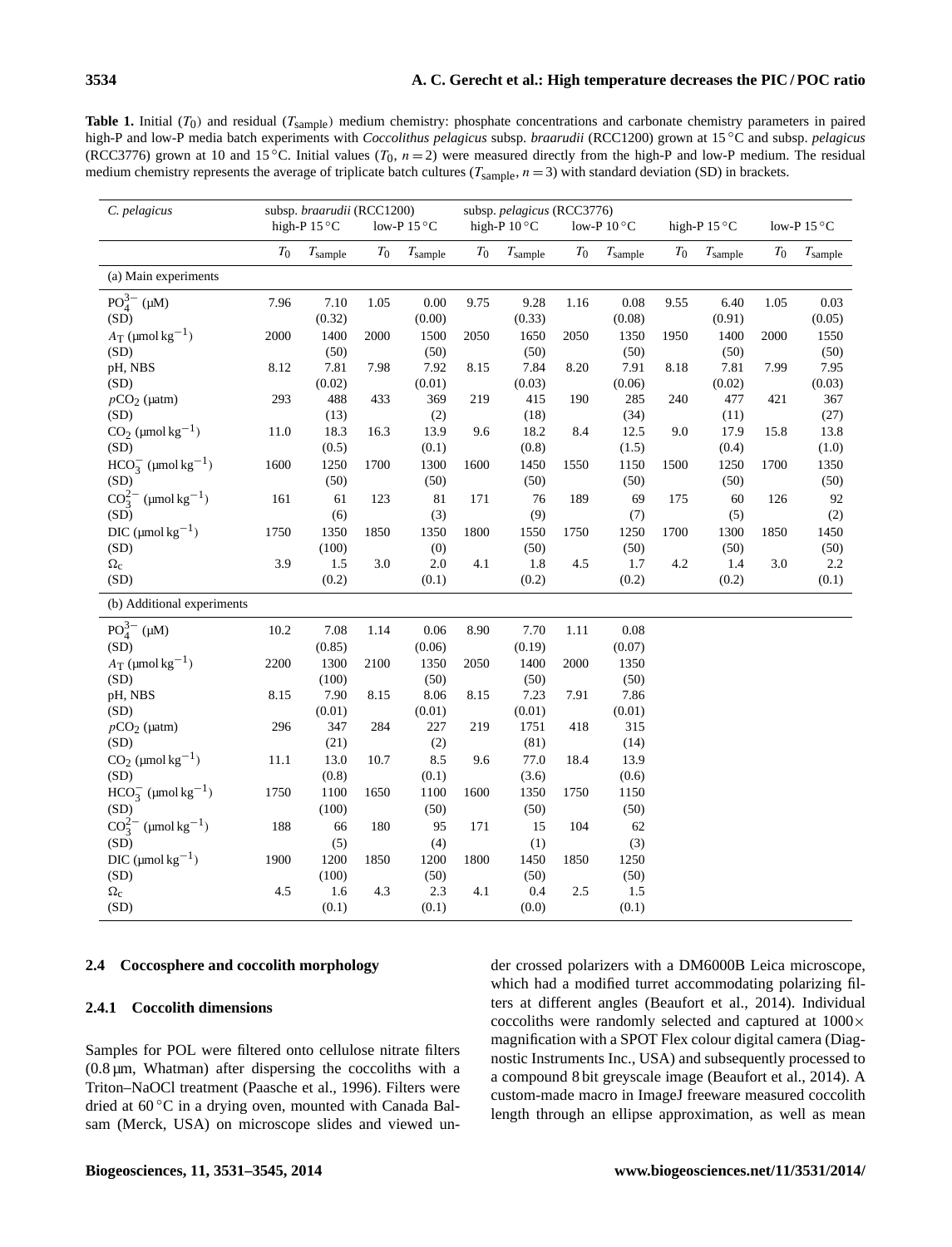**Table 2.** Cellular quotas and molar ratios derived from paired high-P and low-P media batch experiments (n = 3) of *Coccolithus pelagicus* subsp. *braarudii* (RCC1200) grown at 15 ◦C, and subsp. *pelagicus* (RCC3776) grown at 10 and 15 ◦C. Note that cell concentrations reflect those at time of sampling, and that maximum growth rate  $(\mu_{\text{max}})$  was calculated during exponential growth phase. Low-P cultures were in stationary phase at time of harvest. Reported are the averages of triplicate batch cultures with standard deviation (SD) in brackets.

| C. pelagicus                                       | subsp. braarudii (RCC1200) |                      |                       | subsp. pelagicus (RCC3776) |                       |                      |
|----------------------------------------------------|----------------------------|----------------------|-----------------------|----------------------------|-----------------------|----------------------|
|                                                    | high-P $15^{\circ}$ C      | low-P $15^{\circ}$ C | high-P $10^{\circ}$ C | low-P $10^{\circ}$ C       | high-P $15^{\circ}$ C | low-P $15^{\circ}$ C |
| (a) Main experiments                               |                            |                      |                       |                            |                       |                      |
| Cell concentrations (cells $mL^{-1}$ )             | 12750                      | 11800                | 10 000                | 13 200                     | 8450                  | 9650                 |
| (SD)                                               | (650)                      | (500)                | (1250)                | (400)                      | (350)                 | (1200)               |
| $\mu_{\text{max}}$ (d <sup>-1</sup> )              | 0.42                       | 0.37                 | 0.24                  | 0.36                       | 0.32                  | 0.34                 |
| (SD)                                               | (0.03)                     | (0.03)               | (0.03)                | (0.02)                     | (0.02)                | (0.03)               |
| POP (pg cell <sup>-1</sup> )                       | 5.9                        | 2.8                  | 5.9                   | 2.6                        | 10.3                  | 4.4                  |
| (SD)                                               | (0.3)                      | (0.4)                | (0.8)                 | (0.5)                      | (0.7)                 | (0.5)                |
| POC (pg cell <sup>-1</sup> )                       | 155                        | 169                  | 245                   | 229                        | 217                   | 212                  |
| (SD)                                               | (11)                       | (9)                  | (33)                  | (19)                       | (14)                  | (21)                 |
| PIC (pg cell <sup>-1</sup> )                       | 208                        | 200                  | 312                   | 334                        | 116                   | 189                  |
| (SD)                                               | (24)                       | (18)                 | (34)                  | (52)                       | (48)                  | (28)                 |
| POC/POP (mol mol <sup>-1</sup> )                   | 66                         | 163                  | 107                   | 229                        | 54                    | 120                  |
| (SD)                                               | (6)                        | (28)                 | (7)                   | (25)                       | (7)                   | (28)                 |
| $PN/POP \ (mol \ mol^{-1})$                        | 7.5                        | 18                   | 9.7                   | 23                         | 6.7                   | 16                   |
| (SD)                                               | (0.5)                      | (3)                  | (0.4)                 | (3)                        | (0.7)                 | (4)                  |
| $\text{PIC} / \text{POC}$ (mol mol <sup>-1</sup> ) | 1.34                       | 1.18                 | 1.28                  | 1.45                       | 0.54                  | 0.89                 |
| (SD)                                               | (0.05)                     | (0.08)               | (0.19)                | (0.15)                     | (0.19)                | (0.04)               |
| (b) Additional experiments                         |                            |                      |                       |                            |                       |                      |
| Cell concentrations (cells $mL^{-1}$ )             | 17550                      | 15 000               | 16400                 | 13650                      |                       |                      |
| (SD)                                               | (1300)                     | (1350)               | (400)                 | (300)                      |                       |                      |
| $\mu_{\text{max}}$ (d <sup>-1</sup> )              | 0.49                       | 0.52                 | 0.35                  | 0.29                       |                       |                      |
| (SD)                                               | (0.02)                     | (0.04)               | (0.03)                | (0.02)                     |                       |                      |
| POP (pg cell <sup>-1</sup> )                       | 4.7                        | 2.3                  | 5.0                   | 2.6                        |                       |                      |
| (SD)                                               | (0.6)                      | (0.5)                | (0.4)                 | (0.3)                      |                       |                      |
| POC (pg cell <sup>-1</sup> )                       | 207                        | 231                  | 371                   | 437                        |                       |                      |
| (SD)                                               | (9)                        | (35)                 | (6)                   | (29)                       |                       |                      |
| PIC (pg cell <sup>-1</sup> )                       | n/a                        | n/a                  | n/a                   | n/a                        |                       |                      |
| (SD)                                               |                            |                      |                       |                            |                       |                      |
| POC/POP (mol mol <sup>-1</sup> )                   | 114                        | 262                  | 193                   | 433                        |                       |                      |
| (SD)                                               | (8)                        | (58)                 | (2)                   | (37)                       |                       |                      |
| $PN/POP \text{ (mol mol}^{-1})$                    | 12                         | 25                   | 22                    | 56                         |                       |                      |
| (SD)                                               | (1)                        | (5)                  | (2)                   | (7)                        |                       |                      |
| $\text{PIC} / \text{POC}$ (mol mol <sup>-1</sup> ) | n/a                        | n/a                  | n/a                   | n/a                        |                       |                      |
| (SD)                                               |                            |                      |                       |                            |                       |                      |

grey level (MGL) of the selected area measured in intensity values of 0 (black) to 255 (white). Mean grey level was used as a proxy for a change in coccolith thickness based on the birefringence of calcite (Beaufort, 2005). Coccolith length measured by this method considers the proximal shield only as the larger distal shield is non-birefringent under crossed polarizers (e.g. Cubillos et al., 2012).

# **2.4.2 Coccolith malformations and coccosphere dimensions**

Samples for SEM were filtered onto polycarbonate filters (0.8 µm, Cyclopore, Whatman), air-dried and sputter-coated with gold-palladium. Imaging was performed with an S-4800 field emission scanning electron microscope (Hitachi, Japan) at  $2500 \times$  magnification. Coccolith morphology was classified into four categories: normal, incomplete (normal, but incomplete distal shield elements), malformed (more than one malformed distal shield element), and very malformed (blocky structures or holes). Coccosphere diameter and the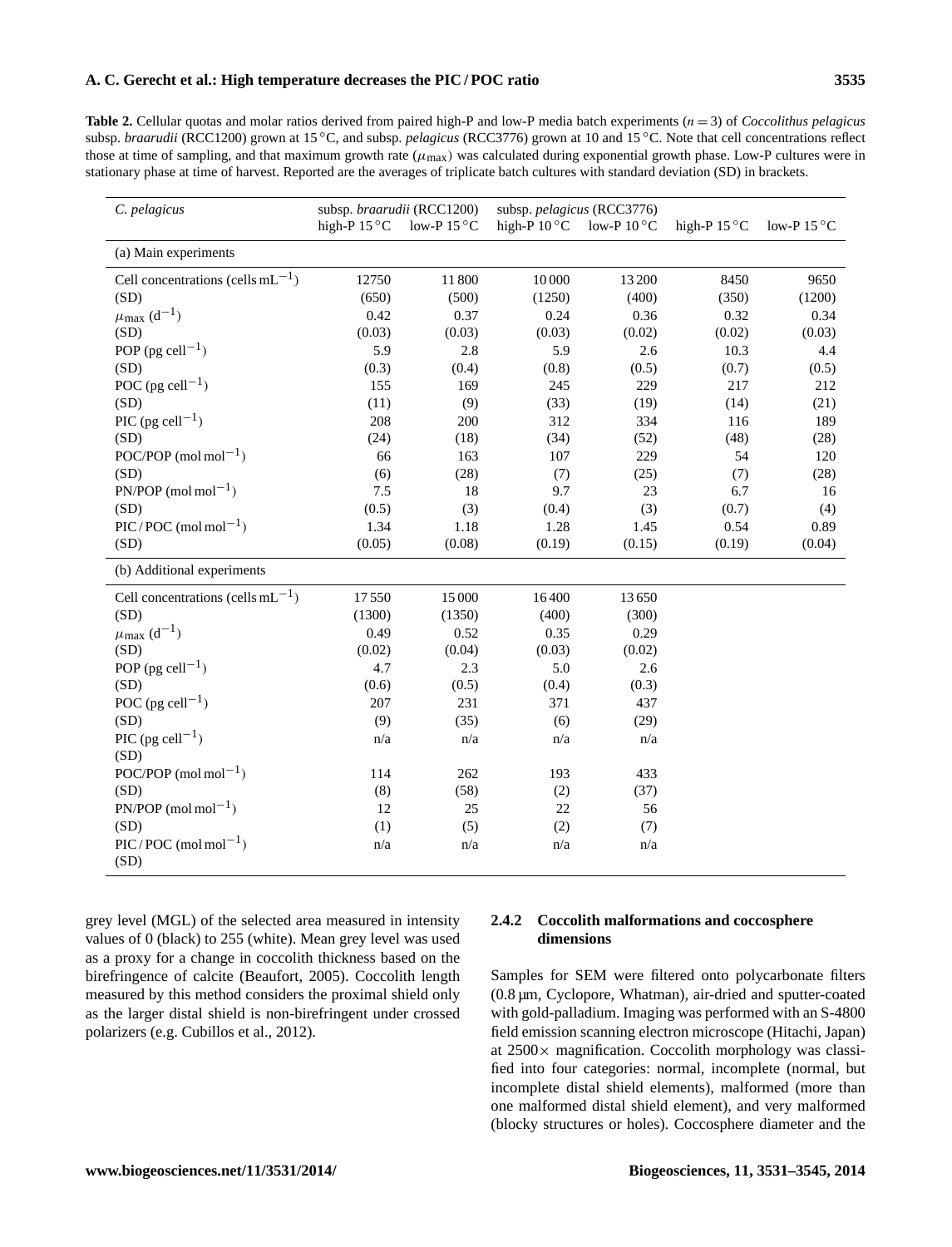**Table 3.** Coccosphere and coccolith size parameters as well as coccolith morphology from paired high-P and low-P media batch experiments (n = 3) with *Coccolithus pelagicus* subsp. *braarudii* (RCC1200) grown at 15 ◦C, and subsp. *pelagicus* (RCC3776) grown at 10 and 15 ◦C. Reported is sample size (n), average value of pooled triplicate batch cultures with standard deviation (SD) or 95 % confidence interval (CI) in brackets.

| C. pelagicus                         | subsp. braarudii (RCC1200)<br>high-P $15^{\circ}$ C | low-P $15^{\circ}$ C | subsp. pelagicus (RCC3776)<br>high-P $10^{\circ}$ C | low-P $10^{\circ}$ C | high-P $15^{\circ}$ C | low-P $15^{\circ}$ C |  |  |  |  |
|--------------------------------------|-----------------------------------------------------|----------------------|-----------------------------------------------------|----------------------|-----------------------|----------------------|--|--|--|--|
| (a) Main experiments                 |                                                     |                      |                                                     |                      |                       |                      |  |  |  |  |
|                                      | coccosphere size parameters                         |                      |                                                     |                      |                       |                      |  |  |  |  |
| $n$ (number of coccospheres)         | 245                                                 | 135                  | 165                                                 | 201                  | 142                   | 91                   |  |  |  |  |
| coccosphere diameter [µm]            | 19.9                                                | 19.7                 | 18.0                                                | 20.4                 | 16.6                  | 18.3                 |  |  |  |  |
| (SD)                                 | (1.9)                                               | (2.3)                | (1.8)                                               | (1.8)                | (1.8)                 | (1.9)                |  |  |  |  |
| coccolith number                     | 15                                                  | 15                   | 15                                                  | 17                   | $12*$                 | $12*$                |  |  |  |  |
| (SD)                                 | (3)                                                 | (4)                  | (3)                                                 | (3)                  | (3)                   | (3)                  |  |  |  |  |
|                                      | coccolith size parameters                           |                      |                                                     |                      |                       |                      |  |  |  |  |
| $n$ (number of coccoliths)           | 165                                                 | 166                  | 329                                                 | 324                  | 164                   | 167                  |  |  |  |  |
| coccolith length [µm]                | 9.7                                                 | 9.8                  | 8.8                                                 | 9.0                  | 8.8                   | 9.0                  |  |  |  |  |
| (SD)                                 | (1.2)                                               | (1.4)                | (1.1)                                               | (1.0)                | (1.2)                 | (1.2)                |  |  |  |  |
| MGL [intensity pixel <sup>-1</sup> ] | 113                                                 | 111                  | 113                                                 | 123                  | 114                   | 117                  |  |  |  |  |
| (SD)                                 | (14)                                                | (16)                 | (11)                                                | (12)                 | (12)                  | (13)                 |  |  |  |  |
|                                      |                                                     |                      |                                                     |                      |                       |                      |  |  |  |  |
| $n$ (number of coccoliths)           | 1706                                                | 1215                 | coccolith morphology<br>978                         | 1386                 | 1373                  | 1329                 |  |  |  |  |
| normal [%]                           | 42                                                  | 29                   | 43                                                  | 38                   | 28                    | 18                   |  |  |  |  |
| (CI)                                 | (2)                                                 | (3)                  | (3)                                                 | (3)                  | (2)                   | (2)                  |  |  |  |  |
| incomplete [%]                       | 28                                                  | 25                   | 16                                                  | 18                   | 8                     | 5                    |  |  |  |  |
| (CI)                                 | (2)                                                 | (2)                  | (2)                                                 | (2)                  | (1)                   | (1)                  |  |  |  |  |
| malformed [%]                        | 22                                                  | 28                   | 34                                                  | 35                   | 39                    | 35                   |  |  |  |  |
| (CI)                                 | (2)                                                 | (3)                  | (3)                                                 | (3)                  | (3)                   | (3)                  |  |  |  |  |
| very malformed [%]                   | 8                                                   | 18                   | 7                                                   | 9                    | 25                    | 42                   |  |  |  |  |
| (CI)                                 | (1)                                                 | (2)                  | (2)                                                 | (2)                  | (2)                   | (3)                  |  |  |  |  |
| (b) Additional experiments           |                                                     |                      |                                                     |                      |                       |                      |  |  |  |  |
|                                      |                                                     |                      | coccosphere size parameters                         |                      |                       |                      |  |  |  |  |
| $n$ (number of coccospheres)         | 180                                                 | 152                  | 53                                                  | 77                   |                       |                      |  |  |  |  |
| coccosphere diameter [µm]            | 20.0                                                | 21.0                 | 18.6                                                | 19.3                 |                       |                      |  |  |  |  |
| (SD)                                 | (2.1)                                               | (2.8)                | (2.1)                                               | (2.3)                |                       |                      |  |  |  |  |
| coccolith number                     | 16                                                  | 15                   | 16                                                  | 18                   |                       |                      |  |  |  |  |
| (SD)                                 | (3)                                                 | (5)                  | (4)                                                 | (4)                  |                       |                      |  |  |  |  |
|                                      |                                                     |                      | coccolith size parameters                           |                      |                       |                      |  |  |  |  |
| $n$ (number of coccoliths)           | 300                                                 | 306                  | 166                                                 | 165                  |                       |                      |  |  |  |  |
| coccolith length [µm]                | 9.8                                                 | 9.9                  | 9.1                                                 | 8.8                  |                       |                      |  |  |  |  |
| (SD)                                 | (1.1)                                               | (1.1)                | (1.1)                                               | (1.1)                |                       |                      |  |  |  |  |
| MGL [intensity pixel <sup>-1</sup> ] | 123                                                 | 126                  | 120                                                 | 124                  |                       |                      |  |  |  |  |
| (SD)                                 | (12)                                                | (12)                 | (12)                                                | (13)                 |                       |                      |  |  |  |  |
|                                      |                                                     |                      | coccolith morphology                                |                      |                       |                      |  |  |  |  |
| $n$ (number of coccoliths)           | 1412                                                | 1568                 | 413                                                 | 568                  |                       |                      |  |  |  |  |
| normal [%]                           | 30                                                  | 30                   | 38                                                  | 32                   |                       |                      |  |  |  |  |
| (CI)                                 | (2)                                                 | (2)                  | (5)                                                 | (4)                  |                       |                      |  |  |  |  |
| incomplete [%]                       | 33                                                  | 22                   | 20                                                  | 12                   |                       |                      |  |  |  |  |
| (CI)                                 | (3)                                                 | (2)                  | (4)                                                 | (3)                  |                       |                      |  |  |  |  |
| malformed [%]                        | 27                                                  | 23                   | 35                                                  | 39                   |                       |                      |  |  |  |  |
| (CI)                                 | (2)                                                 | (2)                  | (5)                                                 | (4)                  |                       |                      |  |  |  |  |
| very malformed [%]                   | 10                                                  | 25                   | $7\phantom{.0}$                                     | 17                   |                       |                      |  |  |  |  |
| (CI)                                 | (2)                                                 | (2)                  | (3)                                                 | (3)                  |                       |                      |  |  |  |  |

<sup>∗</sup> Many collapsed spheres.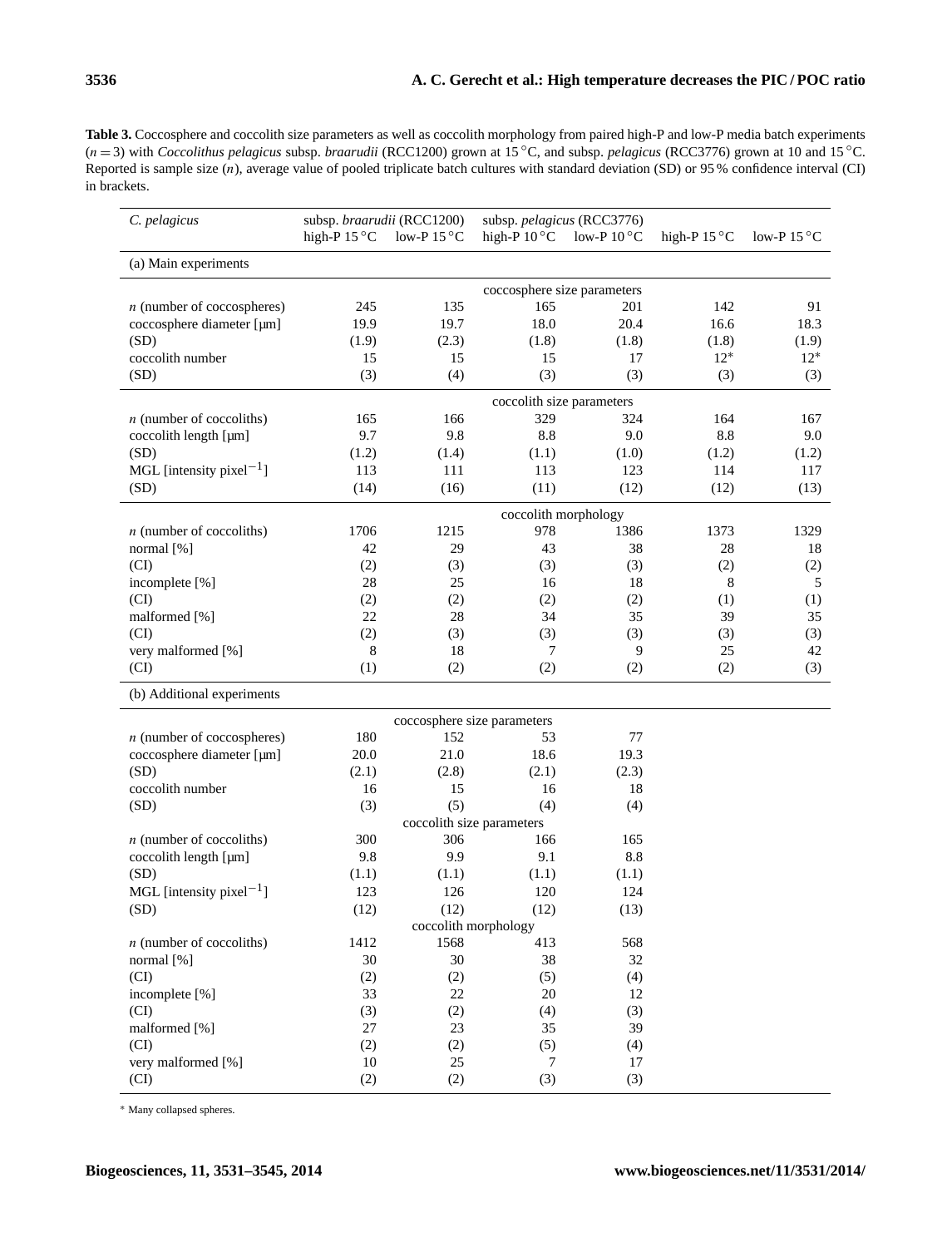number of coccoliths covering one sphere were estimated from the same calibrated SEM images.

#### **3 Results**

#### **3.1 Phosphorus-limited growth**

Division rates during exponential growth were comparable between high-P and low-P treatments for both subspecies (Table 2). The temperate morphotype subsp. *braarudii* (RCC1200) had higher maximum growth rates  $(0.44 \pm 0.06)$ d −1 ) than the subarctic morphotype subsp. *pelagicus* (RCC3776)  $(0.32 \pm 0.05 \text{ d}^{-1})$ . In low-P medium subsp. *braarudii* grew to final cell concentrations of  $1.3 \pm 0.2 \times 10^4$ cells mL−<sup>1</sup> (Table 2). Subspecies *pelagicus* grew to similar final cell concentrations of  $1.3 \pm 0.1 \times 10^4$  cells mL<sup>-1</sup> at  $10^{\circ}$ C. At  $15^{\circ}$ C, however, stationary phase was reached at lower cell densities  $(1.0 \pm 0.1 \times 10^4 \text{ cells mL}^{-1})$  even though exponential growth rates were the same between the two temperatures. All low-P cultures were P-limited at the time of sampling as demonstrated by lower POP quotas and higher ratios of POC and PN to POP, compared to high-P treatments (Table 2; Fig. 1a). The two subspecies had the same POP quota when comparing low-P and high-P cultures, respectively. Particulate organic phosphorus production, however, was lower in subsp. *pelagicus* than in subsp. *braarudii* because of lower growth rates (Fig. 1b). Most striking is the high POP quota of subsp. *pelagicus* cultures grown at high temperature  $(15^{\circ}C)$ . This almost doubled in both low-P and high-P treatments. Accordingly, POP production rates in high-P cultures of subsp. *pelagicus* were more than twice as high at  $15^{\circ}$ C.

The initial carbonate chemistry of the medium  $(T_0, T_a)$ ble 1) was modified by culture growth in all treatments with a drawdown of alkalinity (AT) of 25–41 % in subsp. *braarudii* and of 20–34 % in subsp. *pelagicus* (T<sub>sample</sub>, Table 1). The availability of dissolved inorganic carbon (DIC) was reduced by up to 37 % and there was a shift towards lower pH values in all cultures from an initial  $pH = 8.10 \pm 0.09$  to a minimum  $pH = 7.81$ . The high-P treatment of the additional experiment of subsp. *pelagicus* grown at 10 ◦C showed a strong shift in the system towards  $pH = 7.23$  (Table 1b). The saturation state for calcite  $(\Omega_c)$  calculated for this treatment was below one whereas all other treatments were saturated in calcite ( $\Omega_c > 1$ , Table 1). This low pH value likely represents a technical error (no other samples were measured on that same day) rather than an actual shift in the system because the culture parameters of this high-P treatment were otherwise very similar to the high-P treatment of the main experiment and there was no evidence for coccolith dissolution.

#### **3.2 Cellular carbon quotas and ratios**

The cellular POC quota was similar between low-P and high-P treatments for each experiment of the two subspecies (t-



**Figure 1. (A)** Particulate organic phosphorus (POP) quotas of *Coccolithus pelagicus* subsp. *braarudii* grown at 15 ◦C and subsp. *pelagicus* grown at 10 and 15 °C, in high-P and low-P medium. **(B)** POP production in high-P cultures. Mean  $\pm$  min/max; values for subsp. *braarudii* at 15 ◦C and subsp. *pelagicus* at 10 ◦C are averages of the main and additional experiments  $(n = 6)$ ; for subsp.

*pelagicus* at  $10^{\circ}$ C,  $n = 3$ .

test:  $p > 0.05$ ; Table 2), except for the additional experiment of subsp. *pelagicus* grown at 10 ◦C in which the cells of low-P cultures contained significantly more POC than those of high-P cultures (*t*-test:  $p = 0.02$ ; Table 2b). High temperature (15 ◦C) did not affect POC quotas in either P-treatment of subsp. *pelagicus* when only the main experiments were considered (*t*-test:  $p > 0.05$ ; Table 2a; Fig. 2a). In the additional experiments, POC quotas were higher in both low-P and high-P treatments of both subspecies compared to the main experiments (one-way ANOVA:  $p < 0.001$ ; Table 2b). These differences were not due to changing bacterial abundance as bacteria accounted for  $<$  5 % of total organic carbon in all cultures (data not shown). Interestingly, subsp. *pelagicus* cells contained almost 40 % more POC than cells of subsp. *braarudii*, although subsp. *pelagicus* was smaller in terms of coccosphere size (see Sect. 3.3). Particulate inorganic carbon quotas were not affected either, by P-limitation (*t*-test:  $p > 0.05$ ) when the cultures were grown near their respective isolation temperature. However, there was a significant reduction in the PIC quota of subsp. *pelagicus* at high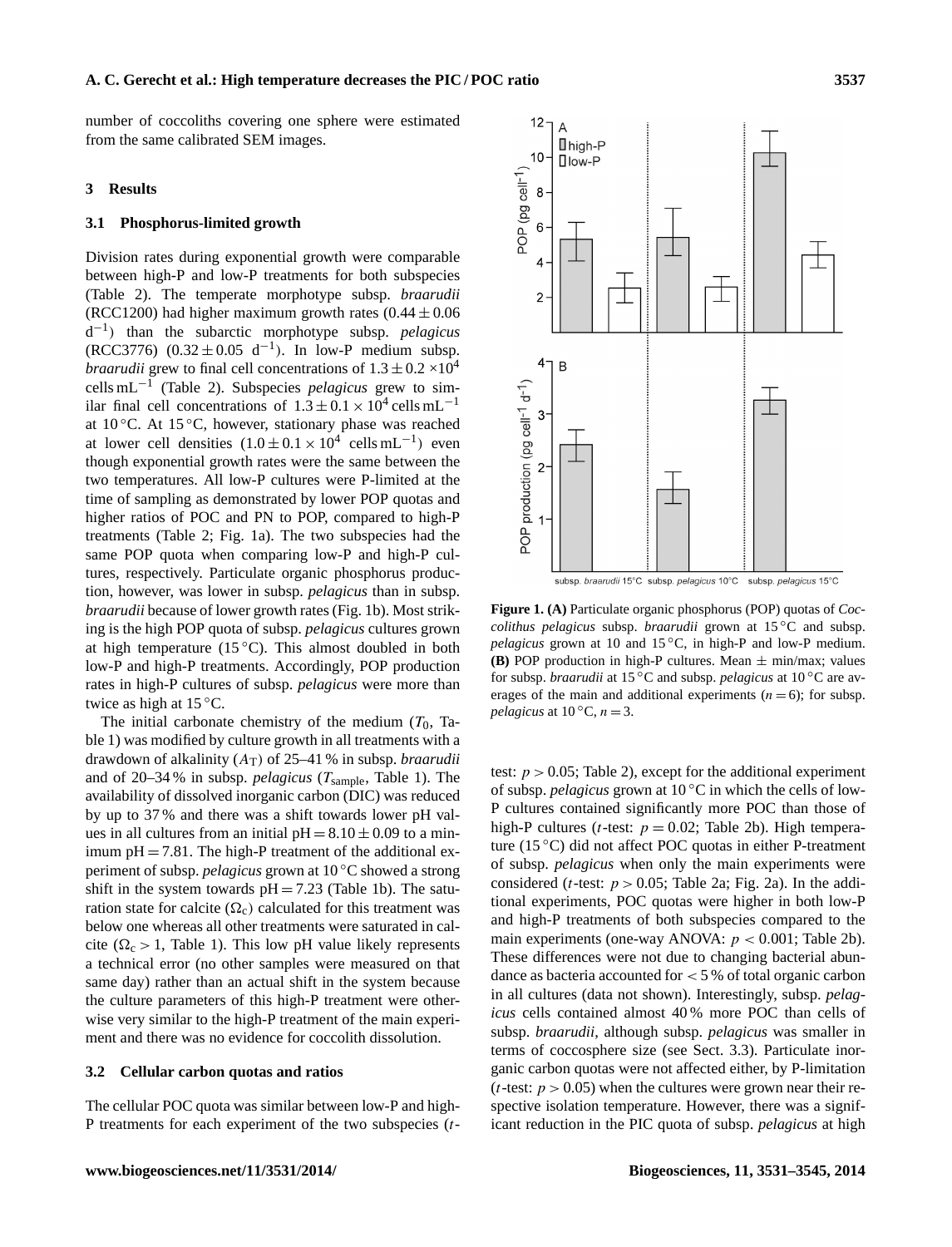

**Figure 2. (A)** Particulate organic carbon (POC) quotas of *Coccolithus pelagicus* subsp. *braarudii* grown at 15 ◦C and subsp. *pelagicus* grown at 10 and 15 °C, in high-P and low-P medium. **(B)** Particulate inorganic carbon (PIC) quotas. **(C)** PIC / POC ratios. Mean  $\pm$  min/max. Values are from main experiments only,  $n = 3$ .

temperature (15 °C) in both P-treatments (*t*-test:  $p < 0.001$ ; Fig. 2b). In consequence, the PIC / POC ratio of subsp. *pelagicus* was below one at 15 °C compared to PIC / POC ratios of  $1.37 \pm 0.18$  at 10 °C (Fig. 2c). The decrease was strongest (*t*-test:  $p = 0.009$ ) in exponentially growing high-P cultures. These had a PIC/POC ratio of  $0.54 \pm 0.19$  compared to a significantly higher PIC/POC ratio of  $0.89 \pm 0.04$  in Plimited cultures at this temperature (*t*-test:  $p = 0.003$ ). The reduced PIC / POC ratio of high-P cultures of subsp. *pelagicus* at high temperature (15 °C) was mainly due to the decreased rate of PIC production, although POC production rate increased by ca. 20 % (Fig. 3).

## **3.3 Coccosphere and coccolith dimensions**

The average coccosphere diameter of subsp. *pelagicus* was smaller  $(18.1 \pm 1.9 \,\text{\mu m})$  than that of subsp. *braarudii*  $(19.9 \pm 2.0 \,\text{\mu m})$  (Table 3; Fig. 4a). Phosphorus limitation led to an increase in coccosphere size in subsp. *pelagi-*



**Figure 3.** Particulate organic (POC) and particulate inorganic carbon (PIC) production of *Coccolithus pelagicus* subsp. *braarudii* grown at 15 ◦C and subsp. *pelagicus* grown at 10 and 15 ◦C in high-P medium. Mean  $\pm$  min/max. Values are from main experiments only,  $n = 3$ .

*cus*, but not subsp. *braarudii*. Temperature, on the other hand, decreased coccosphere size in subsp. *pelagicus*. These smaller spheres were composed of fewer coccoliths  $(12 \pm 3)$ coccoliths sphere−<sup>1</sup> ) compared to spheres of high-P cultures grown at  $10^{\circ}$ C (15 ± 3 coccoliths sphere<sup>-1</sup>).

In both subspecies, the mean length of the proximal shield (PSL) was unaffected by changes in P-availability (ttest:  $p > 0.05$ ; Fig. 4b). Temperature did not change mean PSL in subsp. *pelagicus* either (one-way ANOVA:  $p > 0.05$ ; Fig. 4b). Coccoliths produced by subsp. *pelagicus* were significantly smaller than those produced by subsp. *braarudii* (*t*-test:  $p < 0.001$ ). Yet, PSL showed a wide range of 6.4– 14 µm in subsp. *braarudii* and 5.8–12 µm in subsp. *pelagicus*. Coccoliths of low-P cultures of subsp. *pelagicus* in the main experiment had a significantly higher mean grey level (MGL), a proxy for coccolith thickness (*t*-test:  $p < 0.0001$ ; Table 3a). However, this increase in thickness in low-P cultures could not be confirmed in the additional experiment or between P-treatments at high temperature (15 ◦C). The difference in mean coccolith thickness between P-treatments of subsp. *braarudii* was < 3 %, which is not considered biologically significant (Table 3). There was no effect of temperature on coccolith thickness (*t*-test:  $p > 0.05$ ).

#### **3.4 Coccolith malformations**

Scanning electron microscopy revealed a background percentage of malformed coccoliths in high-P cultures of subsp. *braarudii* of 30 and 37 % in the main and additional experiment, respectively (Table 3; Fig. 5). This percentage increased to 46–48 % under P-limitation, mainly due to an increased presence of coccoliths with blocky structures or holes, classified as "very malformed" (Table 3; Fig. 5). In subsp. *pelagicus*, the background percentage of malformed coccoliths in high-P cultures grown at  $10\degree$ C was 42% in both experiments with a lower percentage of incomplete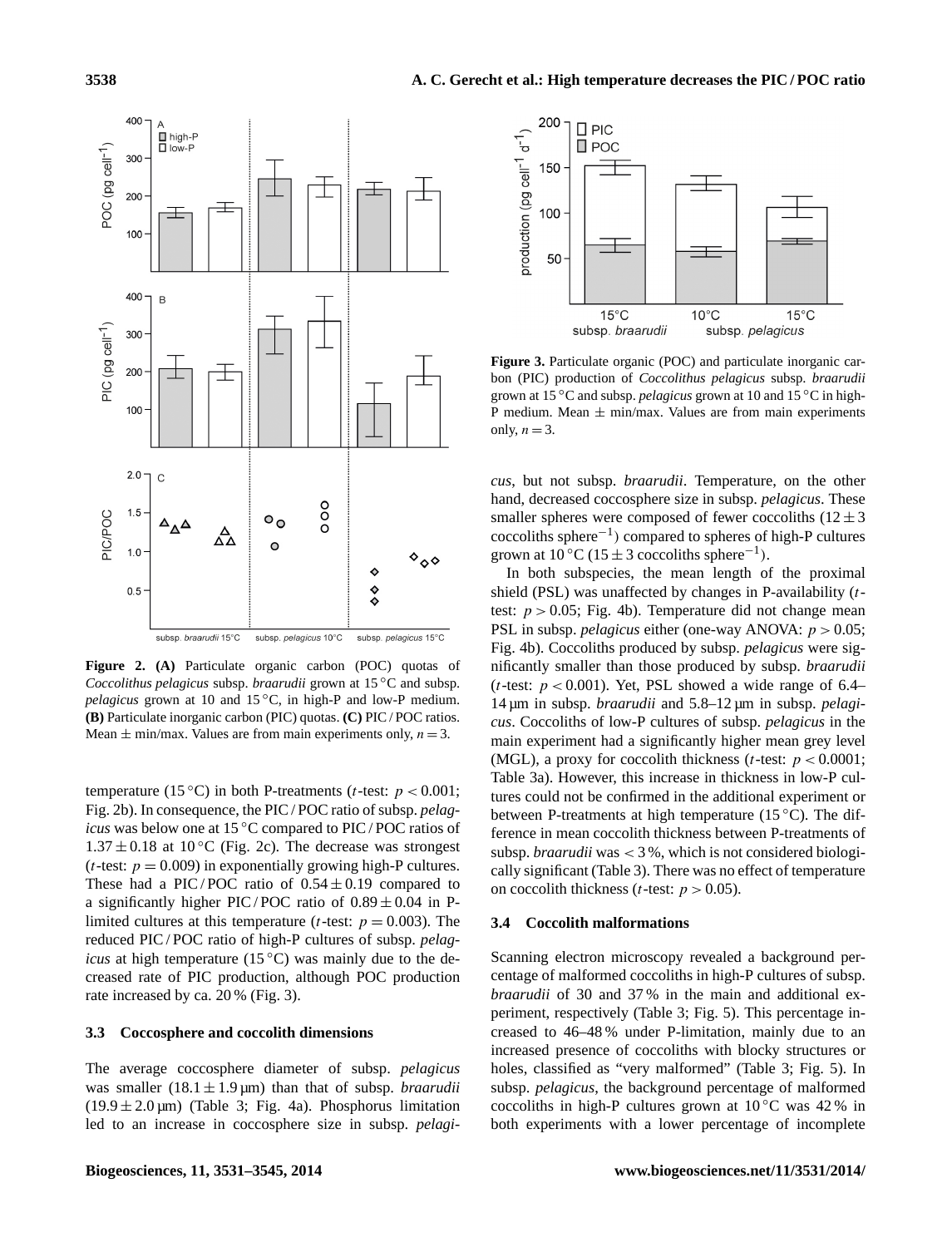

**Figure 4. (A)** Number of coccoliths per coccosphere plotted against the diameter of that coccosphere produced in high-P and low-P medium by *Coccolithus pelagicus* subsp. *braarudii* grown at 15 ◦C and subsp. *pelagicus* grown at 10 and 15 ◦C. **(B)** Mean grey level (MGL) plotted against mean proximal shield length (PSL) of individual coccoliths. Mean ± SD. Values for subsp. *braarudii* at 15 ◦C and subsp. *pelagicus* at  $10^{\circ}$ C are combined for the main and additional experiments.

coccoliths than subsp. *braarudii* (Table 3; Fig. 5). Malformations increased to 56 % under P-limitation in the additional, but not in the main experiment. When subsp. *pelagicus* was grown at elevated temperature  $(15\degree C)$ , malformations increased to 64 % in high-P cultures. The highest abundance of malformed coccoliths (77 %) was observed in subsp. *pelagicus* cultures grown under P-limitation and high temperature with 42 % of coccoliths classified as "very malformed" (Table 3; Fig. 5).

#### **4 Discussion**

Laboratory experiments are useful to systematically test the short-term physiological (plastic) response of coccolithophores to various environmental factors and could constrain how the PIC / POC (production) ratio is likely to change under future climate scenarios. The experiments presented here provide the first available data set to test the effect of P-limitation and elevated temperature on *C. pelagicus*. We ran batch cultures of this species into P-limitation at moderate final cell densities (ca.  $13\,000$  cells mL<sup>-1</sup>) to obtain enough sampling material at feasible culture volumes. The production of both POC and PIC created a drift in the carbonate system during culture growth. The (up to 37 %) consumption of DIC by the time of sampling depended mainly on the final cell densities reached in the culture. These final cell densities varied more strongly between the main and additional experiments of the same treatment (e.g. low-P) than between treatments (high-P vs. low-P). Yet, the observed trends, such as increased coccolith malformations in low-P cultures, were similar between the experiments, making carbonate chemistry an unlikely candidate for explaining the observed differences between treatments. Although bicarbonate, a known substrate for calcification, was reduced down to ca.  $1100 \mu \text{mol kg}^{-1}$ ,

Rickaby et al. (2010) have shown that a reduction in bicarbonate down to 1000 µmol kg−<sup>1</sup> had no effect on either culture growth (same growth rate as control) or calcification (low percentage of malformed coccoliths) in *C. pelagicus* subsp. *braarudii*. The changes in calcification observed in the current study (reduced PIC quota and increased coccolith malformations) at high temperature were therefore not due to reduced substrate availability as the cultures were kept above the threshold for bicarbonate limitation. Furthermore, due to lower final cell densities, bicarbonate availability was actually higher in 15 °C than in 10 °C degree cultures of subsp. *pelagicus*. The reduction in PIC quota at 15 ◦C was therefore not related to bicarbonate availability.

# **4.1 Effect of phosphorus limitation and temperature on culture growth and phosphorus quotas**

Initial phosphate concentrations of the growth medium did not influence cell division in exponential phase in either subspecies. The exponential growth rate of subsp. *braarudii* was similar to those determined previously under similar experimental conditions (Taylor et al., 2007; Buitenhuis et al., 2008). Although other studies have observed higher exponential growth rates (up to  $0.9 d^{-1}$ ) for the same strain (Langer et al., 2006; Krug et al., 2011), these authors used a higher irradiance and a longer light phase which probably increased cell division rates. The subarctic subspecies (subsp. *pelagicus*) had a lower exponential growth rate than the temperate subsp. *braarudii*, even when these two subspecies were grown at the same temperature  $(15\degree C)$ . This may be due to strain-specific differences as have been described for different strains of *E. huxleyi* (Langer et al., 2009).

We found clear evidence for P-limitation with significantly lower POP quotas and higher C/P and N/P ratios in low-P cultures. The doubled POP quota of subsp. *pelagicus* grown at 15 °C instead of 10 °C, points towards higher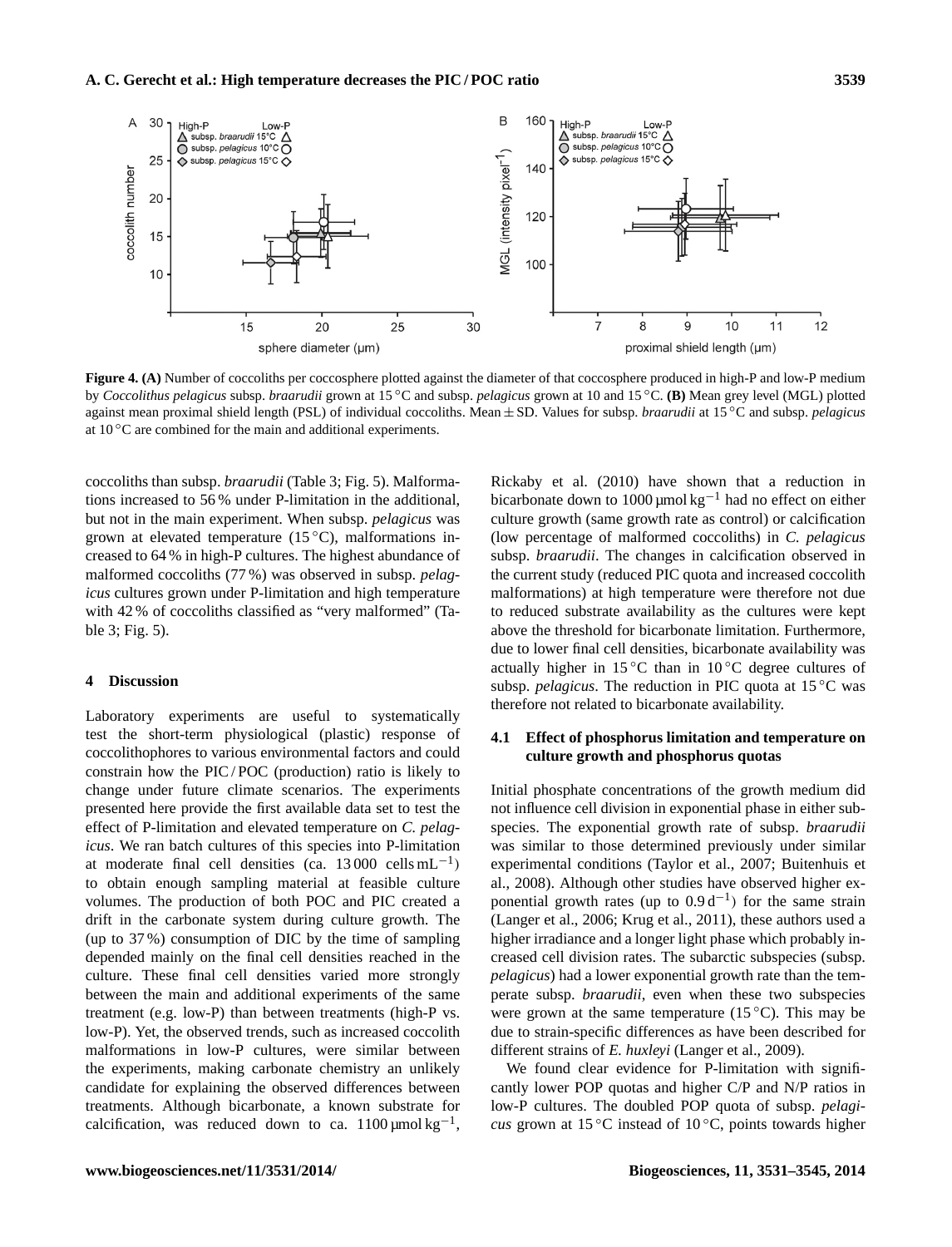

**Figure 5.** Morphology of coccoliths observed by scanning electron microscopy, shown as the percentage of four categories: normal (black), incomplete (grey), malformed (white) and very malformed (red). **(A)** Main experiments and **(B)** additional experiments of high-P and low-P cultures of *Coccolithus pelagicus* subsp. *braarudii* at 15 ◦C and subsp. *pelagicus* at 10 and 15 ◦C. Triplicate batch cultures (1, 2, 3) are presented separately for each experiment.

P-requirements at elevated temperature. Because of this, the same phosphate supply  $(1 \mu M)$  in low-P cultures supported lower final cell densities at 15 ◦C although exponential growth rates were unaffected. This increased requirement for P under temperature stress may be linked to increased energy demands and deserves further study as an increased P-requirement at high temperature could exacerbate nutrient limitation in a warmer ocean (Sarmiento et al., 2004). Most of cellular P is to be found in RNA (Geider and La Roche, 2002). The higher POP content of subsp. *pelagicus* grown at high temperature (15 °C) could therefore also be related to an increased RNA content caused by upregulated expression of genes related to a temperature stress response. However, the nitrogen content of the cells did not increase, offering no evidence for an increase in enzyme production.

# **4.2 Effect of phosphorus limitation and temperature on the PIC / POC ratio**

Temperature had a stronger effect on the PIC / POC ratio than P-availability. Whereas P-limitation did not affect the PIC / POC ratio when the subspecies were grown near their respective isolation temperature, elevated temperature decreased the PIC / POC ratio by more than half in high-P cultures of subsp. *pelagicus*. This decrease in the PIC / POC ratio was driven by the 40–60 % decrease in PIC quota whereas POC quotas were similar between the two temperatures. In high-P cultures, PIC production declined by ca. 60%. This sharp reduction in PIC quota and production in subsp. *pelagicus* at elevated temperature, points towards a lower production of coccoliths or a decreased calcite content of single coccoliths. Although the variation in calcite content of individual coccoliths was high within one strain, the mean coccolith calcite content was unaffected by the tested environmental parameters (see also Sect. 4.3) and can therefore not explain the reduced PIC quota. Light microscope images showed that high-P cultures of subsp. *pelagicus* at elevated temperature (15 $\degree$ C) contained ca. 12% naked cells whereas no naked cells where observed at 10 ℃. The coccolith coverage estimated by SEM was 12 coccoliths sphere−<sup>1</sup> at 15 ◦C compared to 15 coccoliths sphere<sup>-1</sup> at 10<sup>°</sup>C, indicating reduced coccolith coverage in the high-temperature treatment. Many of the spheres observed in the high-temperature treatment of both high-P and low-P cultures were collapsed and/or incomplete, increasing the uncertainty of the estimate for coccolith coverage. However, total coccolith counts from POL samples confirmed that cultures at  $15\,^{\circ}\text{C}$  contained ca. 40% fewer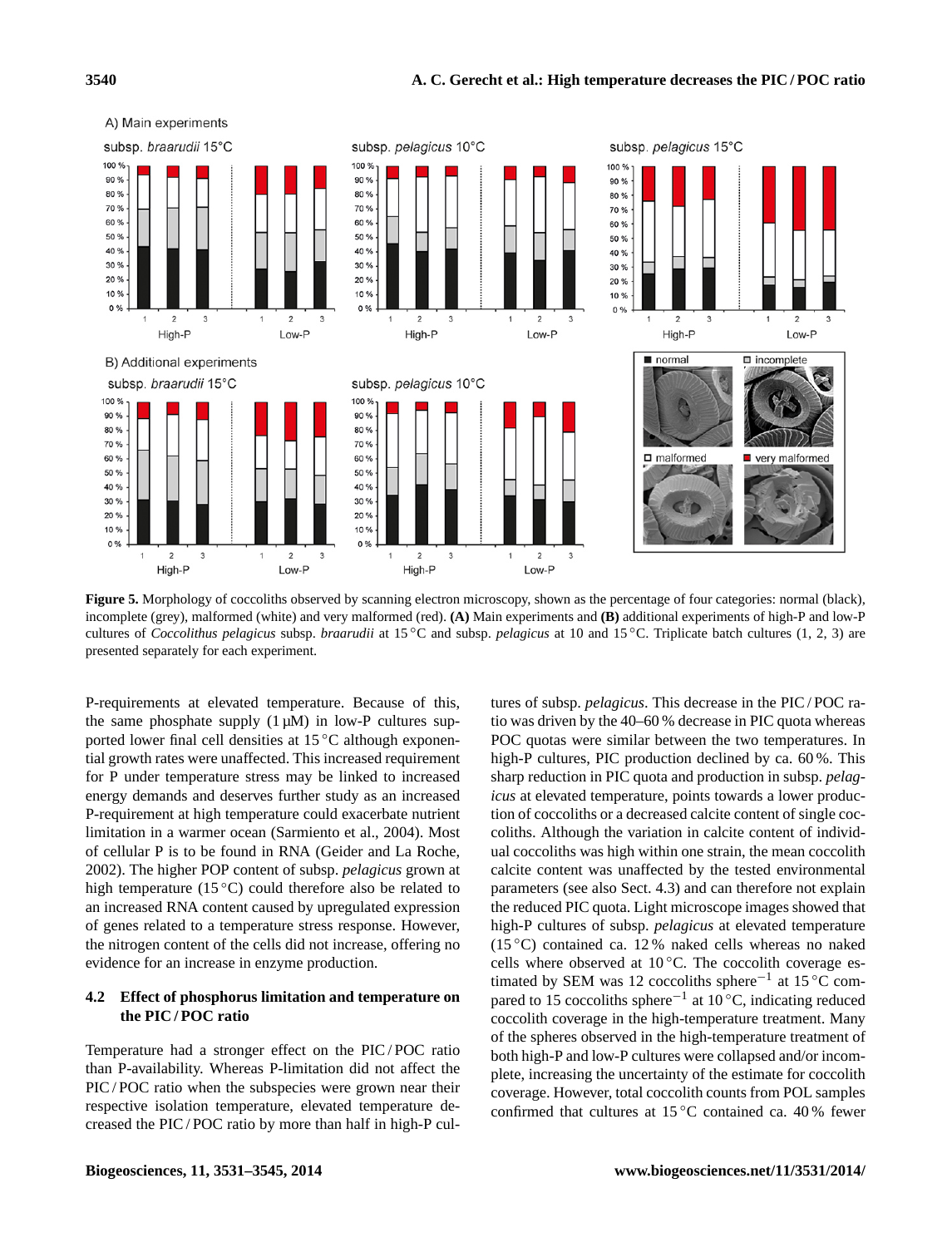coccoliths than cultures at 10 ◦C. Reduced PIC production at elevated temperature was therefore due to a reduction in coccolith production with cells being covered by fewer coccoliths and an increased percentage of naked cells. This, together with an increased percentage of malformed coccoliths, apparently made the coccospheres unstable.

High temperature (15 $\degree$ C) changed the response of subsp. *pelagicus* to P-limitation. At 15 °C the PIC/POC ratio, although still lower than at  $10^{\circ}$ C, was significantly higher under P-limitation. This was due to a higher PIC quota of low-P compared to high-P cultures. This observation seems counterintuitive considering that at  $10^{\circ}$ C there was no effect of Plimitation on the PIC quota in subsp. *pelagicus*. We suggest that this difference lies in high-P and low-P cultures being harvested in different growth phases (exponential vs. stationary phase) and the stronger dependence of POC production on P-availability. We explain this hypothesis in more detail in the following.

*Coccolithus pelagicus* has so far not been described to produce multiple coccolith layers (this study; Gibbs et al., 2013), whereas *E. huxleyi* can more than double its PIC / POC ratio by forming multiple layers of coccoliths around the cell (Linschooten et al., 1991; Paasche, 1998). It is therefore likely that there is an upper constraint to the PIC / POC ratio in *C. pelagicus* dictated by cell geometry. Without producing multiple layers, this species cannot increase PIC quota without increasing the cell surface area necessary to accommodate further coccoliths. However, increasing the surface area entails an increase in cell volume and thereby POC quota. Under such a scenario, there is a limit as to how freely the PIC / POC ratio can vary. This may explain the lack of increase in the PIC / POC ratio under P-limitation at "normal" temperature (15 ◦C for subsp. *braarudii*, 10 ◦C for subsp. *pelagicus*). Similarly, Langer et al. (2012) observed that the PIC / POC ratio of *C. leptoporus* is stable under nutrient limitation. Riegman et al. (2000), on the other hand, reported sustained PIC production in *E. huxleyi* during decreasing nutrient availability in P-limited chemostats in which POC production decreased.

The reason for the reduction in coccolith coverage in subsp. *pelagicus* at elevated temperature (15 °C) is unclear. However, at this temperature the coccolith coverage of the cells was overall reduced, alleviating the spatial constraint to the production of new coccoliths. High-P cultures were harvested in exponential phase, in which cells were dividing and POC production was relatively constant. Low-P cultures, on the other hand, were sampled in stationary phase when cell division and POC production had declined due to the depletion of phosphate from the medium. If we assume PIC production to be less dependent on P-availability than POC production, as suggested by Riegman et al. (2000) for one particular strain of *E. huxleyi*, low-P cultures could have continued producing coccoliths while cell division was slowing down. Sustained PIC production while POC production was decreasing in cultures going into stationary phase would explain the observed increase in the PIC / POC ratio in low-P cultures.

### **4.3 Effect of phosphorus limitation and temperature on coccolith morphology**

The two subspecies overlapped in their size distribution, both in regard to coccosphere diameter and coccolith length. Overlapping coccolith size ranges have been previously described for these two subspecies, and our results confirm that subsp. *pelagicus* is the smaller morphotype of the two (Baumann et al., 2000; Geisen et al., 2002; Cubillos et al., 2012). There was no effect of either temperature or P-limitation on the mean coccolith volume and the same amount of calcite was fixed into individual coccoliths independently of the tested abiotic factors. Gibbs et al. (2013) have shown that mean coccolith size in *C. pelagicus* subsp. *braarudii* does not change during different growth phases and in *E. huxleyi*, coccolith dimensions have also been described as remaining constant among different dilution rates in N-limited cyclostats (Fritz, 1999). It therefore seems that within one strain, mean coccolith volume is not a plastic trait.

Using a conversion factor for mean grey level (MGL) to coccolith thickness (Beaufort et al., 2014), we estimated mean coccolith calcite weight for the two subspecies. Subspecies *braarudii* produced coccoliths with an average weight of 117 ± 34 pg calcite whereas subsp. *pelagicus* coccoliths were lighter at  $100 \pm 27$  pg calcite. These estimates are lower than the estimates obtained using the shape factor of Young and Ziveri (2000). By means of this speciesspecific shape factor (0.06 for *C. pelagicus*), mean coccolith weight was estimated from the proximal shield length (PSL), rendering values of 159 ± 54 pg calcite for subsp. *braarudii* and  $120 \pm 44$  pg calcite for subsp. *pelagicus*. The main reason for this difference in calcite content estimates is that *Coccolithus* coccoliths are not entirely birefringent (Beaufort, 2005; Cubillos et al., 2012), therefore calculations based on birefringence will underestimate absolute weight but are useful for comparative purposes.

Malformation of coccoliths was generally high in all cultures (ca. 40 % in high-P cultures at "normal" temperature) and incomplete coccoliths also occurred frequently, especially in subsp. *braarudii* (ca. 30 % in high-P cultures). The presence of malformations in control cultures can probably be ascribed to culture artefacts which are not yet completely understood (Langer and Benner, 2009; Langer et al., 2013b). These authors described a high degree of malformation in control cultures of *E. huxleyi* while Langer et al. (2012) reported up to 53 % malformed coccoliths in control cultures of *C. leptoporus*. Although Rickaby et al. (2010) observed low levels of background malformations (ca. 20 %) in the same strain of subsp. *braarudii* as was used in this study (RCC1200), Langer et al. (2006) described only 50 % of coccoliths as normal in this strain, similar to our findings. Malformations in control cultures may arise from high cell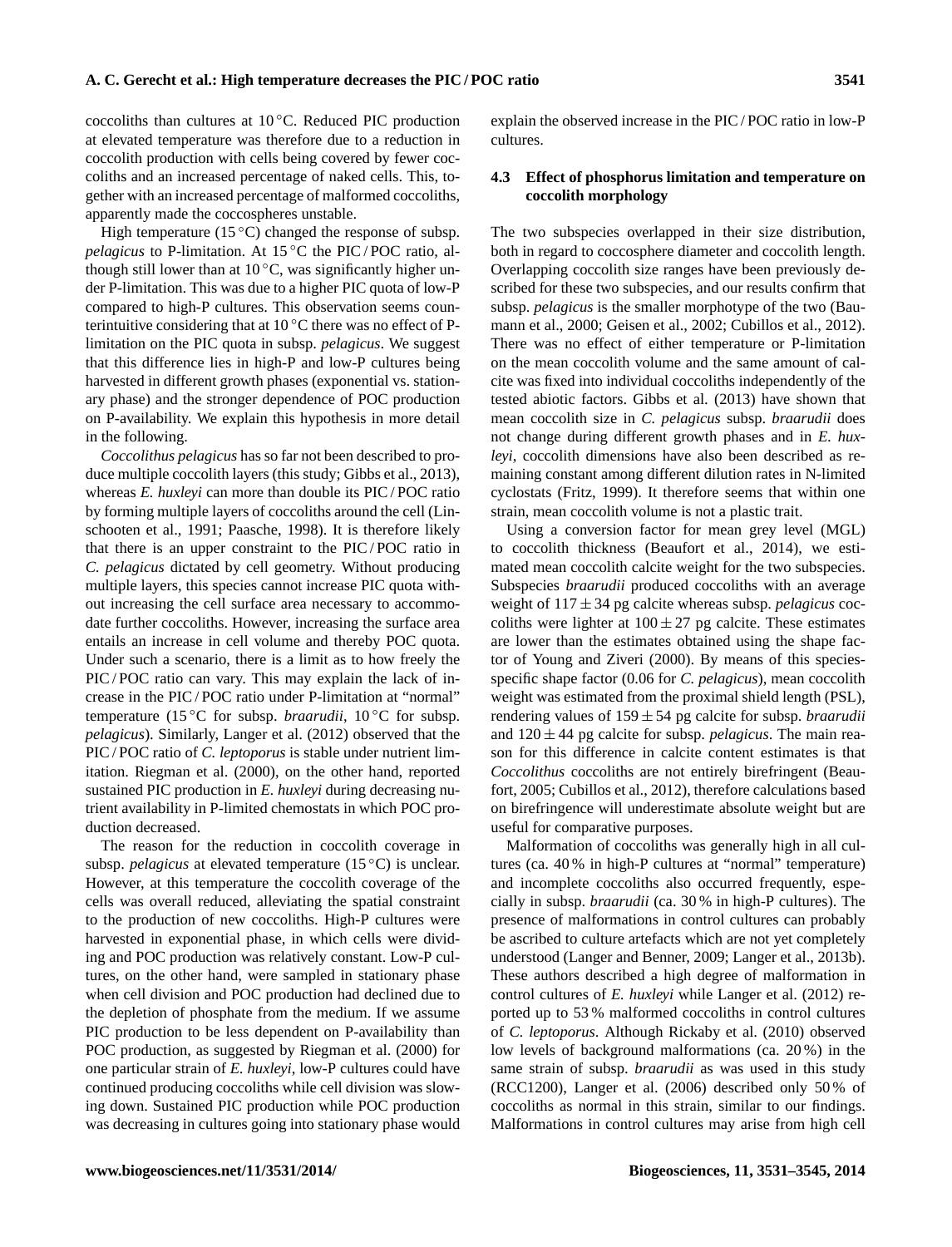densities (Langer et al., 2013b). This may explain the low level of malformations observed by Rickaby et al. (2010) in highly dilute batch cultures  $\left($  < 2 300 cells mL<sup>-1</sup>) compared to our higher cell concentrations (ca.  $13\,000$  cells mL<sup>-1</sup>). However, the 50 % malformed coccoliths reported by Langer et al. (2006) were observed in batch cultures at cell concentrations of ca. 6000 cells  $mL^{-1}$ , indicating that the percentage of malformations may not be constant over time (Langer et al., 2013b). Another factor leading to malformations in culture is a lack of mixing (Langer et al., 2013b). Our cultures were agitated only once a day which may have contributed to the high degree of malformations observed in our control cultures.

Phosphorus limitation increased the percentage of malformed coccoliths further by ca. 14 %. Nutrient limitation has previously been suggested to increase malformations in *E. huxleyi* in both mesocosm and laboratory experiments (e.g. Båtvik et al., 1997; Paasche, 1998). However, the malformation increases described by these authors are slight and/or poorly quantified and Langer et al. (2012) argued that a difference of less than 10 % in malformations may be within the range of natural variation. Also, these authors failed to observe an effect of nutrient availability on coccolith morphology in *C. leptoporus* and concluded that the influence of nutrient availability on the coccolith machinery is negligible. Our study is therefore the first to show that coccolith morphology can be significantly  $(> 10\%)$  modified by limitation by a macronutrient, in this case phosphate. In subsp. *pelagicus*, elevated temperature had an even stronger effect than Plimitation on coccolith morphology. The percentage of normal coccoliths in high-P cultures of subsp. *pelagicus* went down to ca. 30 % at 15 ◦C. This temperature was probably above the temperature tolerance of this subarctic strain and increased malformations could have been related to a stress response to high temperature. Similarly, Langer et al. (2010) observed a decrease of normal coccoliths in *E. huxleyi* from 81 % at 10 °C to only 29 % at 25 °C. The highest degree of malformation in this study was observed in subsp. *pelagicus* cultures faced with both P-limitation and temperature stress indicating that several environmental stressors can add up to compromise coccolith morphology.

#### **5 Conclusions**

The two strains of *C. pelagicus*, representing the two recognized subspecies, responded in the same manner to P-limitation, although exponential growth rates differed. Phosphorus-limited cells of *C. pelagicus* had consistently lower P-quotas, but showed no change in the PIC / POC ratio when grown near the subspecies' respective isolation temperature. As *C. pelagicus* does not produce multiple coccolith layers, there is likely an upper constraint to the PIC / POC ratio in this species. Temperature stress, on the other hand, had a strong impact on the PIC / POC ratio which decreased by 40–60 %. This was due to a reduced production of coccoliths, whereas the mean calcite content of individual coccoliths was not affected by experimental conditions. However, malformations of coccoliths increased under both P-limitation and elevated temperature, with the highest percentage of malformed coccoliths observed under a combination of Plimitation and high temperature stress. Although increased malformations under nutrient limitation have been previously suggested (e.g. Båtvik et al., 1997; Paasche, 1998), the evidence has so far been poor (Langer et al., 2012). This study is therefore the first to show that limitation by a macronutrient can indeed impact coccolith morphology.

Elevated temperature doubled P-quotas, indicating an increased P-requirement to maintain similar growth and POC production rates at higher temperature. Thus, warmer ocean temperatures may reinforce P-limitation in natural populations, potentially leading to lower cell densities as speciesand even strain-specific sensitivities to climate change will contribute to changes in the abundance and composition of phytoplankton communities (Thomas et al., 2012; Barnard et al., 2004). This in turn will affect global biogeochemical cycles. Species- and strain-specific differences in physiology need to be taken into consideration when predicting general responses of coccolithophores to changing environmental parameters and possible changes in  $CO<sub>2</sub>$  feedback to the atmosphere. It is unlikely that a more nutrient-poor ocean will increase CO<sub>2</sub> release by *C. pelagicus* as this species does not increase calcification over POC production when faced by nutrient limitation. However, a decrease in PIC production at elevated temperature and changes in the abundance of this species may influence feedback mechanisms of ocean– atmosphere  $CO<sub>2</sub>$  exchange.

*Acknowledgements.* This research was funded by the Research Council of Norway (FRIMEDBIO project 197823) and the Royal Swedish Academy of Sciences through a grant from the Knut and Alice Wallenberg Foundation (KAW 2009.0287). Preliminary experiments at the Biological Station Roscoff were supported by an FP7 ASSEMBLE research grant. We thank Sissel Brubak, Vladyslava Hostyeva, and Viljar Skylstad for laboratory support and Berit Kaasa for running CN analyses. We would furthermore like to thank J.-P. Gattuso and an anonymous reviewer for their helpful comments on the paper. A special thank you goes to Gerald Langer, whose constructive comments greatly improved this paper.

Edited by: K. Suzuki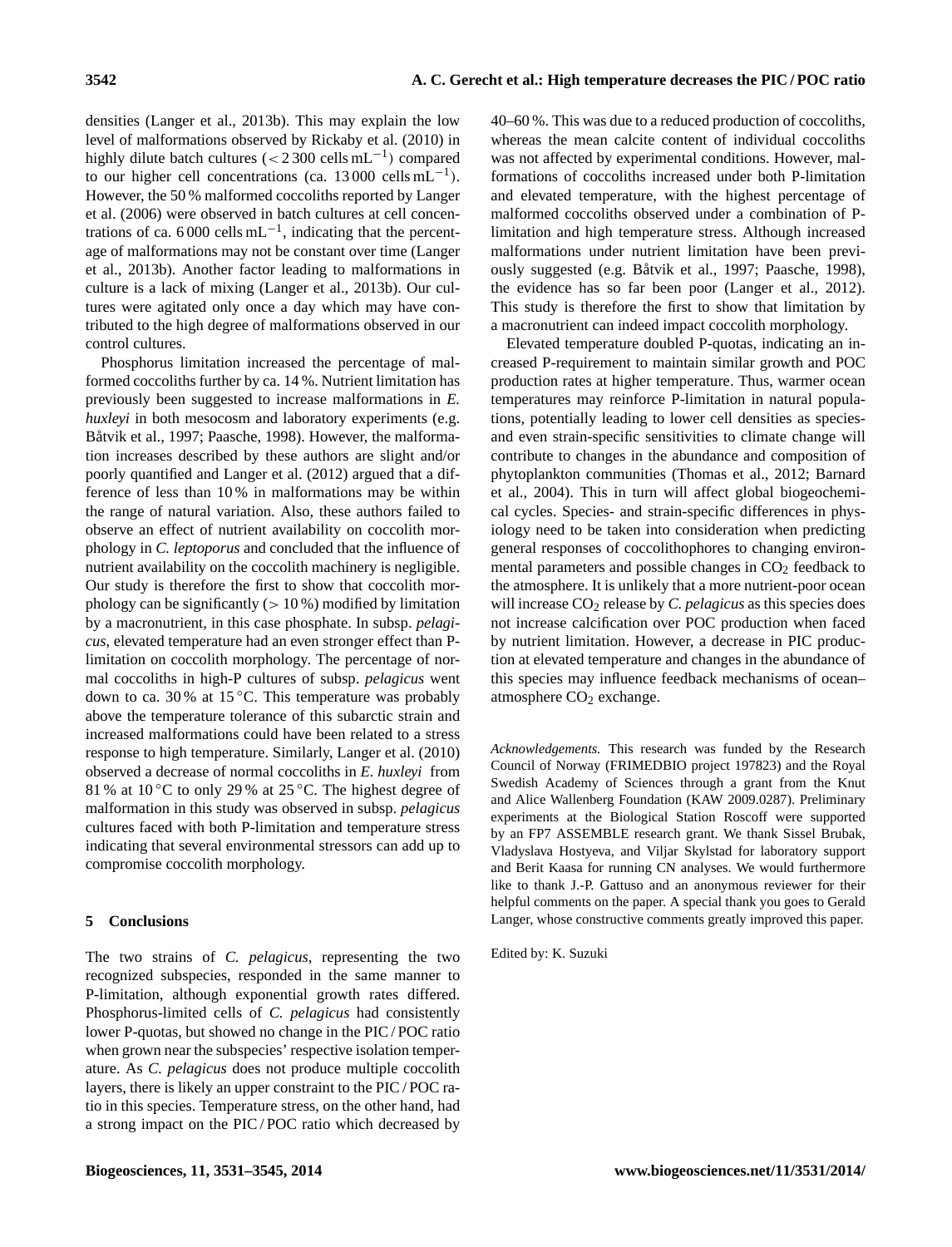#### **References**

- Archer, D.: Modeling the calcite lysocline, J. Geophys. Res., 96, 17037–17050, 1991.
- Armstrong, R. A., Lee, C., Hedges, J. I., Honjo, S., and Wakeham, S. G.: A new, mechanistic model for organic carbon fluxes in the ocean based on the quantitative association of POC with ballast minerals, Deep-Sea Res. Pt. II, 49, 219–236, 2002.
- Balch, W. M., Holligan, P. M., Ackleson, S. G., and Voss, K. J.: Biological and optical properties of mesoscale coccolithophore blooms in the Gulf of Maine, Limnol. Oceanogr., 36, 629–643, 1991.
- Barnard, R., Batten, S. D., Beaugrand, G., Buckland, C., Conway, D. V. P., Edwards, M., Finlayson, J., Gregory, L. W., Halliday, N. C., John, A. W. G., Johns, D. G., Johnson, A. D., Jonas, T. D., Lindley, J. A., Nyman, J., Pritchard, P., Reid, P. C., Richardson, A. J., Saxby, R. E., Sidey, J., Smith, M. A., Stevens, D. P., Taylor, C. M., Tranter, P. R. G., Walne, A. W., Wootton, M., Wotton, C. O. M., and Wright, J. C.: Continuous plankton records: Plankton atlas of the North Atlantic Ocean (1958–1999). II. Biogeographical charts, Mar. Ecol.-Prog. Ser., 11–75, 2004.
- Baumann, K.-H., Young, J. R., Cachão, M., and Ziveri, P.: Biometric study of *Coccolithus pelagicus* and its palaeoenvironmental utility, J. Nannoplankton Res., 22, 82, 2000.
- Beardall, J. and Raven, J. A.: The potential effects of global climate change on microalgal photosynthesis, growth and ecology, Phycologia, 43, 26–40, 2004.
- Beaufort, L.: Weight estimates of coccoliths using the optical properties (birefringence) of calcite, Micropaleontology, 51, 289– 297, 2005.
- Beaufort, L. and Heussner, S.: Coccolithophorids on the continental slope of the Bay of Biscay – production, transport and contribution to mass fluxes, Deep-Sea Res. Pt. II, 46, 2147–2174, 1999.
- Beaufort, L., Barbarin, N., and Gally, Y.: Optical measurements to determine the thickness of calcite crystals and the mass of thin carbonate particles such as coccoliths, Nat. Protoc., 9, 633–642, 2014.
- Borchard, C., Borges, A. V., Händel, N., and Engel, A.: Biogeochemical response of *Emiliania huxleyi* (PML B92/11) to elevated CO<sub>2</sub> and temperature under phosphorous limitation: A chemostat study, J. Exp. Mar. Biol. Ecol., 410, 61–71, 2011.
- Broerse, A. T. C., Ziveri, P., and Honjo, S.: Coccolithophore (−CaCO3) flux in the Sea of Okhotsk: seasonality, settling and alteration processes, Mar. Micropaleontol., 39, 179–200, 2000.
- Buitenhuis, E. T., van Bleijswijk, J., Bakker, D., and Veldhuis, M.: Trends in inorganic and organic carbon in a bloom of *Emiliania huxleyi* in the North Sea, Mar. Ecol.-Prog. Ser., 143, 271–282, 1996.
- Buitenhuis, E. T., Pangerc, T., Franklin, D. J., Le Quéré, C., and Malin, G.: Growth rates of six coccolithophorid strains as a function of temperature, Limnol. Oceanogr., 53, 1181–1185, 2008.
- Båtvik, H., Heimdal, B. R., Fagerbakke, K. M., and Green, J. C.: Effects of unbalanced nutrient regime on coccolith morphology and size in *Emiliania huxleyi* (Prymnesiophyceae), Eur. J. Phycol., 32, 155–165, 1997.
- Cachão, M. and Moita, M. T.: *Coccolithus pelagicus*, a productivity proxy related to moderate fronts off Western Iberia, Mar. Micropaleontol., 39, 131–155, 2000.
- Cubillos, J. C., Henderiks, J., Beaufort, L., Howard, W. R., and Hallegraeff, G. M.: Reconstructing calcification in ancient coccolithophores: Individual coccolith weight and morphology of *Coccolithus pelagicus* (sensu lato), Mar. Micropaleontol., 92/93, 29–39, 2012.
- Feng, Y., Warner, M. E., Zhang, Y., Sun, J., Fu, F.-X., Rose, J. M., and Hutchins, D. A.: Interactive effects of increased  $pCO<sub>2</sub>$ , temperature and irradiance on the marine coccolithophore *Emiliania huxleyi* (Prymnesiophyceae), Eur. J. Phycol., 43, 87–98, 2008.
- Fernández, E., Boyd, P., Holligan, P. M., and Harbour, D. S.: Production of organic and inorganic carbon within a large-scale coccolithophore bloom in the northeast Atlantic Ocean, Mar. Ecol.- Prog. Ser., 97, 271–285, 1993.
- Findlay, H. S., Calosi, P., and Crawfurd, K.: Determinants of the PIC:POC response in the coccolithophore *Emiliania huxleyi* under future ocean acidification scenarios, Limnol. Oceanogr., 56, 1168–1178, 2011.
- Fritz, J. J.: Carbon fixation and coccolith detachment in the coccolithophore *Emiliania huxleyi* in nitrate-limited cyclostats. Mar. Biol., 133, 509–518, 1999.
- Gattuso, J.-P., Pichon, M., and Frankignoulle, M.: Biological control of air-sea CO<sub>2</sub> fluxes: effect of photosynthetic and calcifying marine organisms and ecosystems, Mar. Ecol.-Prog. Ser., 129, 307–312, 1995.
- Geider, R. and La Roche, J.: Redfield revisited: variability of C : N : P in marine microalgae and its biochemical basis, Eur. J. Phycol., 37, 1–17, 2002.
- Geisen, M., Billard, C., Broerse, A. T. C., Cros, L., Probert, I., and Young, J. R.: Life-cycle associations involving pairs of holococcolithophorid species: intraspecific variation or cryptic speciation? Eur. J. Phycol. 37, 531–550, 2002.
- Gibbs, S. J., Poulton, A. J., Bown, P. R., Daniels, C. J., Hopkins, J., Young, J. R., Jones, H. L., Thiemann, G. J., O'Dea, S. A., and Newsam, C.: Species-specific growth response of coccolithophores to Palaeocene-Eocene environmental change, Nat. Geosci., 6, 218–222, 2013.
- Gran, G.: Determination of the equivalence point in potentiometric titrations of seawater with hydrochloric acid, Oceanol. Acta, 5, 209–218, 1952.
- Guillard, R. R. L.: Culture of phytoplankton for feeding marine invertebrates, in: Culture of marine invertebrate animals, edited by: Smith, W. L. and Chanley, M. H., Plenum Press, New York, USA, 29–60, 1975.
- Henderiks, J., Winter, A., Elbrächter, M., Feistel, R., van der Plas, A., Nausch, G., and Barlow, R.: Environmental controls on *Emiliania huxleyi* morphotypes in the Benguela coastal upwelling system (SE Atlantic), Mar. Ecol.-Prog. Ser., 448, 51–66, 2012.
- Holligan, P. M., Fernández, E., Aiken, J., Balch, W. M., Boyd, P., Burkill, P. H., Finch, M., Groom, S. B., Malin, G., Muller, K., Purdie, D. A., Robinson, C., Trees, C. C., Turner, S. M., and van der Wal, P.: A biogeochemical study of the coccolithophore, *Emiliania huxleyi*, in the North Atlantic, Global Biogeochem. Cy., 7, 879–900, 1993.
- Jordan, R. W., Cros, L., and Young, J. R.: A revised classification scheme for living haptophytes, Micropaleontology, 50, 55–79, 2004.
- Keller, M. D., Selvin, R. C., Claus, W., and Guillard, R. R. L.: Media for the culture of oceanic ultraphytoplankton, J. Phycol., 23, 633–638, 1987.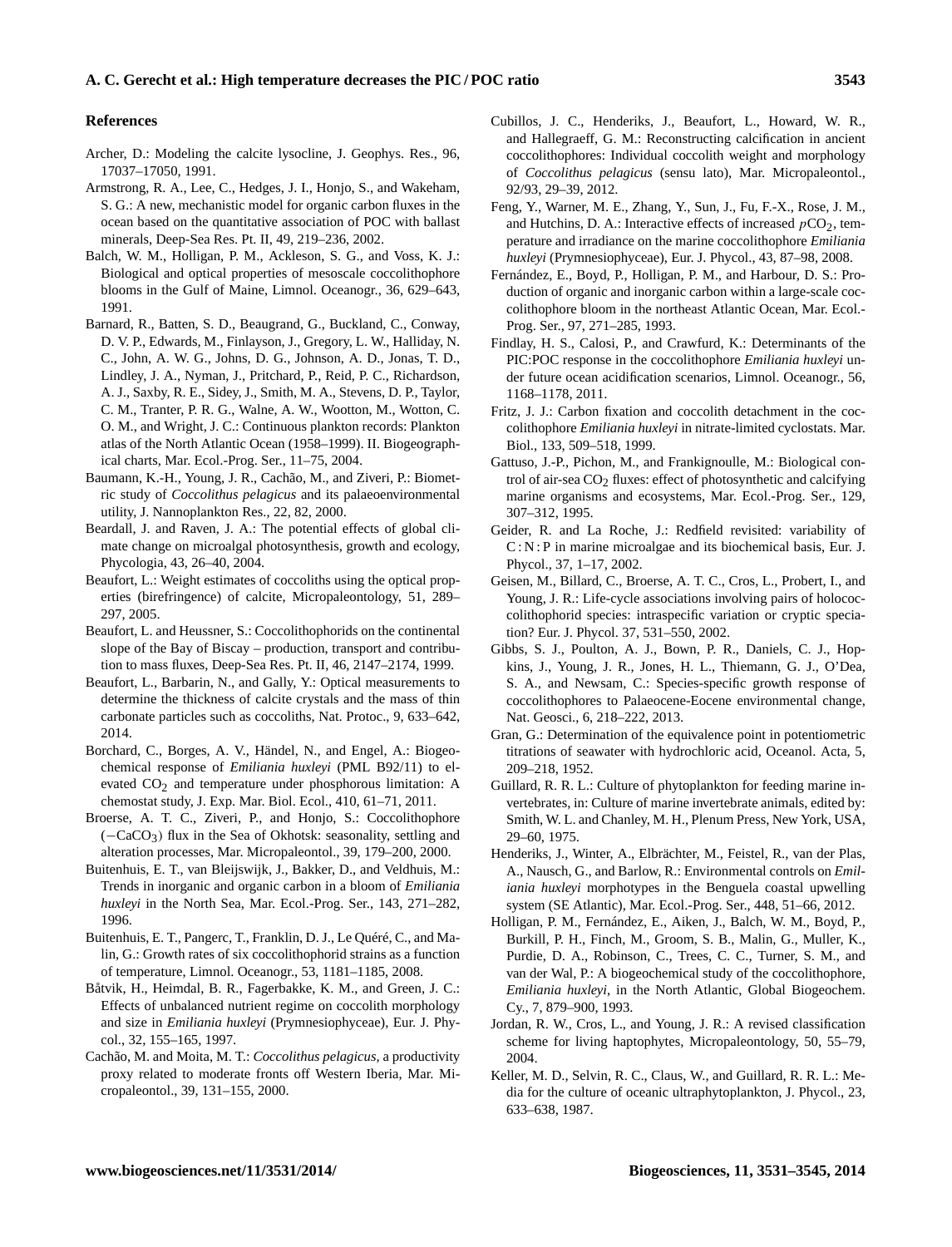- Klaas, C. and Archer, D. E.: Association of sinking organic matter with various types of mineral ballast in the deep sea: Implications for the rain ratio. Global Biogeochem. Cy., 16, 1116, doi[:10.1029/2001GB001765,](http://dx.doi.org/10.1029/2001GB001765) 2002.
- Krug, S. A., Schulz, K. G., and Riebesell, U.: Effects of changes in carbonate chemistry speciation on *Coccolithus braarudii*: a discussion of coccolithophorid sensitivities, Biogeosciences, 8, 771–777, doi:10.5194/bg-8-771-2011, 2011.
- Langer, G. and Benner, I.: Effect of elevated nitrate concentration on calcification in *Emiliania huxleyi*, J. Nannoplankton Res. 30, 77–80, 2009.
- Langer, G., Geisen, M., Baumann, K.-H., Klaes, J., Riebesell, U., Thoms, S., and Young, J. R.: Species-specific responses of calcifying algae to changing seawater carbonate chemistry, Geochem. Geophy. Geosy., 7, Q09006, doi:10.1029/2005GC001227, 2006.
- Langer, G., Nehrke, G., Probert, I., Ly, J., and Ziveri, P.: Strain-specific responses of *Emiliania huxleyi* to changing seawater carbonate chemistry, Biogeosciences, 6, 2637–2646, doi:10.5194/bg-6-2637-2009, 2009.
- Langer, G., de Nooijer, L. J., and Oetjen, K.: On the role of the cytoskeleton in coccolith morphogenesis: The effect of cytoskeleton inhibitors, J. Phycol., 46, 1252–1256, 2010.
- Langer, G., Probert, I., Nehrke, G., and Ziveri, P.: The morphological response of *Emiliania huxleyi* to seawater carbonate chemistry changes: an inter-strain comparison, J. Nannoplankton Res., 32, 29–34, 2011.
- Langer, G., Oetjen, K., and Brenneis, T.: Calcification of *Calcidiscus leptoporus* under nitrogen and phosphorus limitation, J. Exp. Mar. Biol. Ecol., 413, 131–137, 2012.
- Langer, G., Oetjen, K., and Brenneis, T.: coccolithophores do not increase particulate carbon production under nutrient limitation: A case study using *Emiliania huxleyi* (PML B92/11), J. Exp. Mar. Biol. Ecol., 443, 155–161, 2013a.
- Langer, G., Oetjen, K., and Brenneis, T.: On culture artefacts in coccolith morphology, Helgoland Mar. Res., 67, 359–369, 2013b.
- Linschooten, C., van Bleijswijk, J. D. L., van Emburg, P. R., de Vrind, J. P. M., Kempers, E. S., Westbroek, P., and de Vrind-de Jong, E. W.: Role of the light-dark cycle and medium composition on the production of coccoliths by *Emiliania huxleyi* (Haptophyceae), J. Phycol., 27, 82–86, 1991.
- Menzel, D. W. and Corwin, N.: The measurement of total phosphorus in seawater based on the liberation of organically bound fractions by persulfate oxidation, Limnol. Oceanogr., 10, 280–282, 1965.
- Murphy, J. and Riley, J. P.: A modified single solution method for the determination of phosphate in natural waters, Anal. Chim. Acta, 27, 31–36, 1962.
- Paasche, E.: Roles of nitrogen and phosphorus in coccolith formation in *Emiliania huxleyi* (Prymnesiophyceae), Eur. J. Phycol., 33, 33–42, 1998.
- Paasche, E.: A review of the coccolithophorid *Emiliania huxleyi* (Prymnesiophyceae), with particular reference to growth, coccolith formation, and calcification-photosynthesis interactions, Phycologia, 40, 503–529, 2002.
- Paasche, E. and Brubak, S.: Enhanced calcification in the coccolithophorid *Emiliania huxleyi* (Haptophyceae) under phosphorus limitation, Phycologia, 33, 324–330, 1994.
- Paasche, E., Brubak, S., Skattebøl, S., Young, J. R., and Green, J. C.: Growth and calcification in the coccolithophorid *Emiliania*

*huxleyi* (Haptophyceae) at low salinities, Phycologia, 35, 394– 403, 1996.

- Rickaby, R. E. M., Henderiks, J., and Young, J. R.: Perturbing phytoplankton: response and isotopic fractionation with changing carbonate chemistry in two coccolithophore species, Clim. Past, 6, 771–785, doi:10.5194/cp-6-771-2010, 2010.
- Ridgwell, A., Schmidt, D. N., Turley, C., Brownlee, C., Maldonado, M. T., Tortell, P., and Young, J. R.: From laboratory manipulations to Earth system models: scaling calcification impacts of ocean acidification, Biogeosciences, 6, 2611–2623, doi[:10.5194/bg-6-2611-2009,](http://dx.doi.org/10.5194/bg-6-2611-2009) 2009.
- Riebesell, U., Zondervan, I., Rost, B., Tortell, P. D., Zeebe, R. E., and Morel, F. M. M.: Reduced calcification of marine plankton in response to increased atmospheric  $CO<sub>2</sub>$ , Nature, 407, 364–367, 2000.
- Riegman, R., Stolte, W., Noordeloos, A. A. M., and Slezak, D.: Nutrient uptake and alkaline phosphatase (EC 3 : 1 : 3 : 1) activity of *Emiliania huxleyi* (Prymnesiophyceae) during growth under N and P limitation in continuous cultures, J. Phycol., 36, 87–96, 2000.
- Rost, B. and Riebesell, U.: coccolithophores and the biological pump: responses to environmental changes, in: coccolithophores – from molecular processes to global impact, edited by: Thierstein, H. R. and Young, J. R., Springer, Heidelberg, Germany, 99–125. 2004.
- Roy, R. N., Roy, L. N., Vogel, K. M., Porter-Moore, C., Pearson, T., Good, C. E., Millero, F. J., and Campbell, D. M.: The dissociation constants of carbonic acid in seawater at salinities 5 to 45 and temperatures 0 to 45 ◦C, Mar. Chem., 44, 249–267, 1993.
- Sáez, A. G., Probert, I., Geisen, M., Quinn, P., Young, J. R., and Medlin, L. K.: Pseudo-cryptic speciation in coccolithophores, P. Natl. Acad. Sci. USA, 100, 7163–7168, 2003.
- Sarmiento, J. L., Slater, R., Barber, R., Bopp, L., Doney, S. C., Hirst, A. C., Kleypas, J., Matear, R., Mikolajewicz, U., Monfray, P., Soldatov, V., Spall, S. A., and Stouffer, R.: Response of ocean ecosystems to climate warming, Global Biogeochem. Cy., 18, GB3003, doi[:10.1029/2003GB002134,](http://dx.doi.org/10.1029/2003GB002134) 2004.
- Schiller, J.: Coccolithineae, in: Kryptogamen-Flora von Deutschland, Österreich und der Schweiz, Akademische Verlagsgesellschaft, Leipzig, Germany, 10, 89–226, 1930.
- Taylor, A. R., Russel, M. A., Harper, G. M., Collins, T., and Brownlee, C.: Dynamics of formation and secretion of heterococcoliths by *Coccolithus pelagicus* ssp. *braarudii*, Eur. J. Phycol., 42, 125– 136, 2007.
- Thomas, M. K., Kremer, C. T., Klausmeier, C. A., and Litchman, E.: A global pattern of thermal adaptation in marine phytoplankton, Science, 338, 1085–1088, 2012.
- van Bleijswijk, J. D. L., Kempers, R. S., van der Wal, P., Westbroek, P., Egge, J. K., and Lukk, T.: Standing stocks of PIC, POC, PON and *Emiliania huxleyi* coccospheres and liths in sea water enclosures with different phosphate loadings, Sarsia, 79, 307–317, 1994.
- van der Wal, P., Kempers, R. S., and Veldhuis, M. J. W.: Production and downward flux of organic matter and calcite in a North Sea bloom of the coccolithophore *Emiliania huxleyi*, Mar. Ecol.- Prog. Ser., 126, 247–265, 1995.
- Winter, A., Jordan, R. W., and Roth, P. H.: Biogeography of living coccolithophores in ocean waters, in: coccolithophores, edited